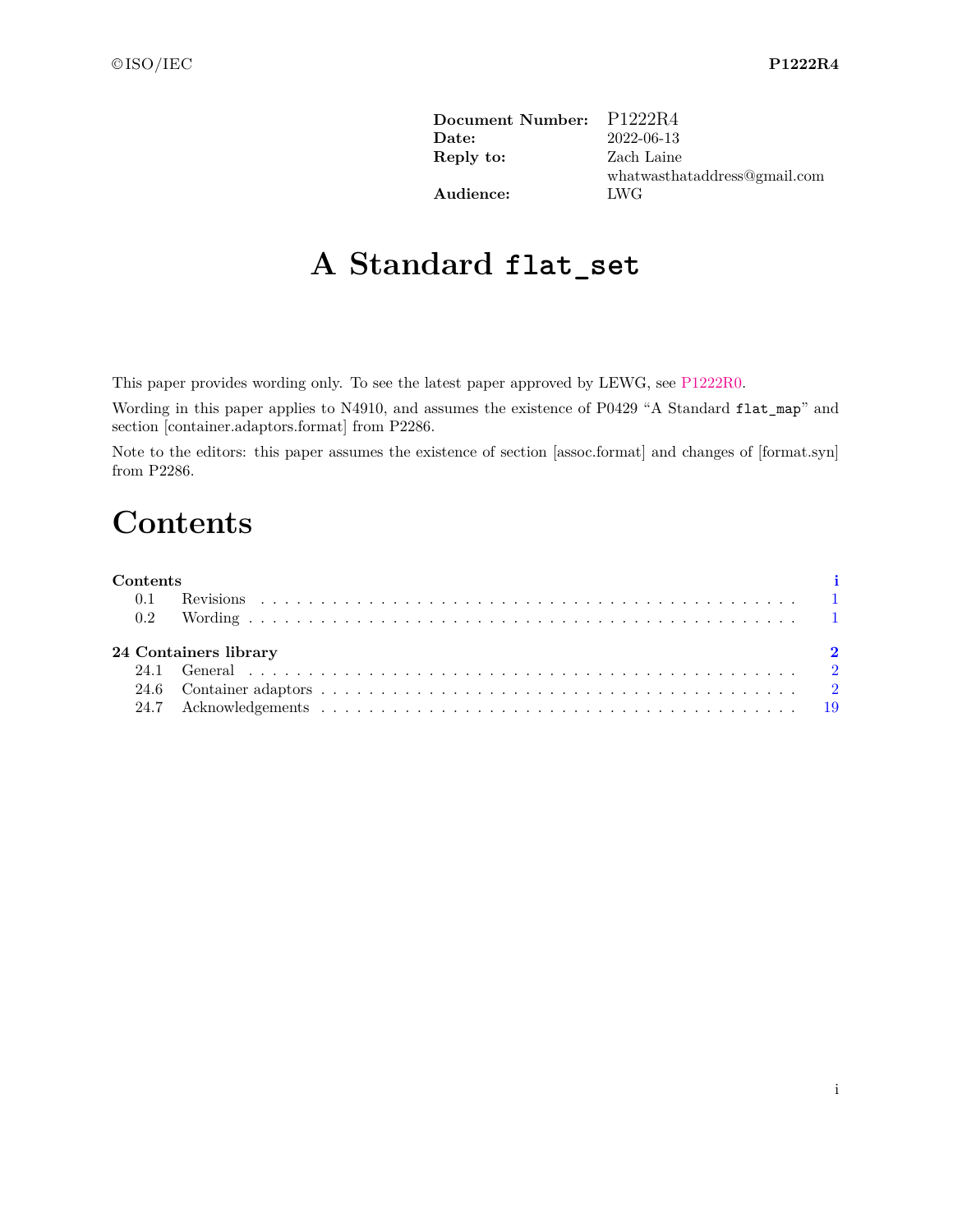### <span id="page-1-0"></span>**0.1 Revisions**

### **0.1.1 Changes from R3**

- Cross-apply wording fixes from the flat\_map mailing list wording review.
- Make changes recommended in the small group LWG review.
- Make changes recommended in the full LWG review.

### **0.1.2 Changes from R2**

- Change references to stable names.
- Editorial change Alloc to Allocator.
- Replace friend operators with operator==() and operator  $\le$  >() to match C++20
- Update swap to use ranges::swap.
- Replace past tense 'is exited' with 'exits' via exception wording.
- extract Change: \*this is emptied, even if... -> from Effects to Postcondition.
- Remove the specification of operator=(initializer list<key type>) from prior LWG review.
- Update std::upper\_bound to ranges::upper\_bound.
- Add heterogenous erase overloads following [P2077](https://wg21.link/P2077) [github.](https://github.com/tzlaine/flat_map/commit/a241df6b978479f0cc135ec567dbea4cd7407dd6)
- Add .overview subheadings to keep ISO structure reviewers happy.
- Change 'preceding constructors' -> corresponding non-allocator constructors.
- Add container erasure erase\_if function following  $P1209$  from  $C++20$ .
- Add ranges::to() ctors and deduction guides following [P1206.](https://wg21.link/P1206)
- Full change diffs available at [github.](https://github.com/tzlaine/flat_map/commits/flat_set)

### **0.1.3 Changes from R1**

— Cross-apply wording fixes from the flat\_map wording review.

### **0.1.4 Changes from R0**

- Remove previous sections.
- Wording.

### <span id="page-1-1"></span>**0.2 Wording**

Add <flat\_set> to [tab:headers.cpp].

In [assoc.format]:

For each of set, multiset, unordered\_set, and unordered\_multiset, flat\_set, and flat\_multiset, the library provides the following formatter specialization where set-type is the name of the template: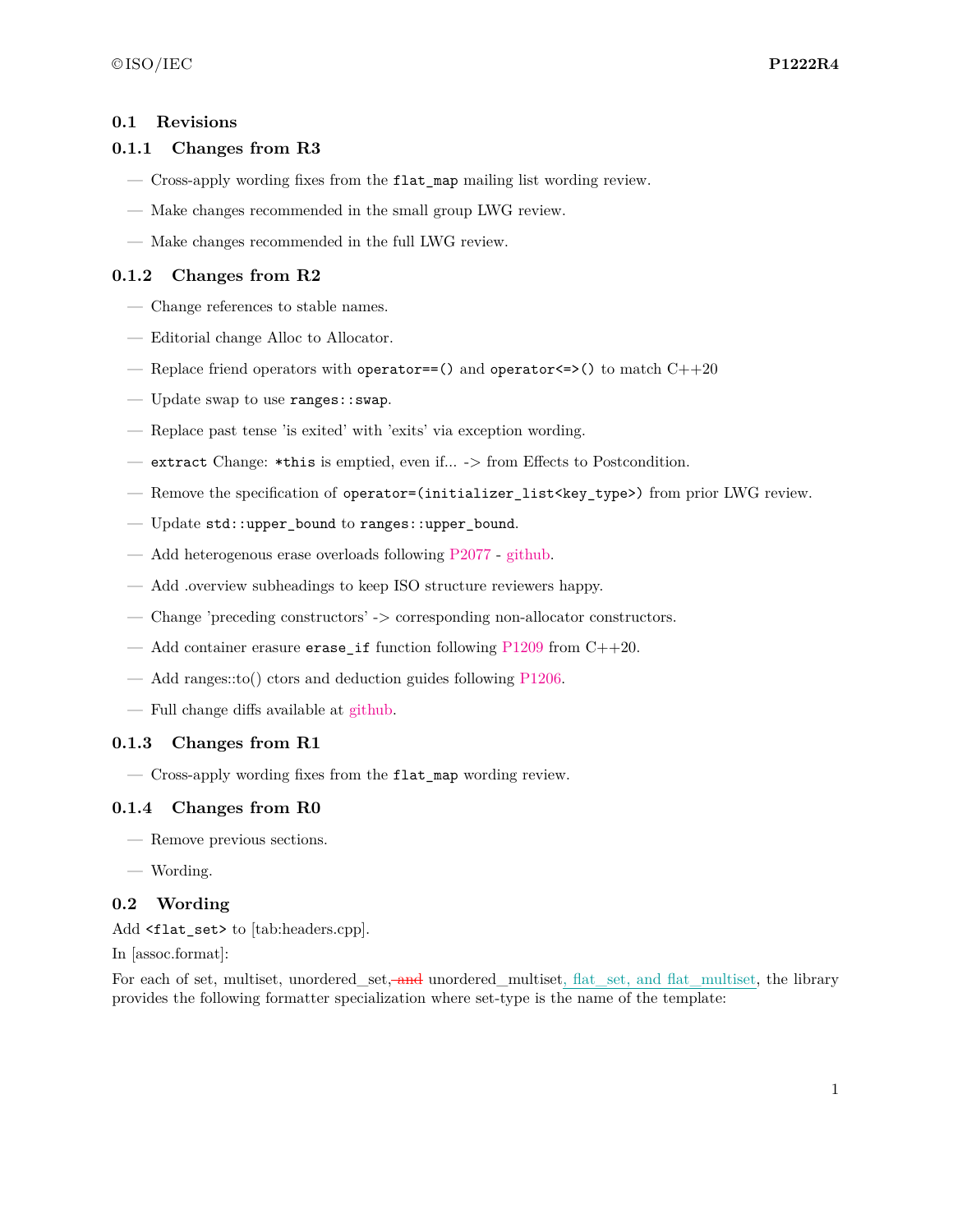# <span id="page-2-0"></span>**24 Containers library [containers]**

## <span id="page-2-1"></span>**24.1 General Containers.general**

<sup>1</sup> This Clause describes components that C**++** programs may use to organize collections of information.

<sup>2</sup> The following subclauses describe container requirements, and components for sequence containers and associative containers, as summarized in Table [1.](#page-2-3)

|      | Subclause                        | Header(s)                                                                                         |
|------|----------------------------------|---------------------------------------------------------------------------------------------------|
| ??   | Requirements                     |                                                                                                   |
| ??   | Sequence containers              | <array>, <deque>, <forward_list>, <list>, <vector></vector></list></forward_list></deque></array> |
| ??   | Associative containers           | $map$ , $set$                                                                                     |
| ??   | Unordered associative containers | <unordered_map>, <unordered_set></unordered_set></unordered_map>                                  |
| 24.6 | Container adaptors               | <queue>, <stack>, <flat_map>, <flat_set></flat_set></flat_map></stack></queue>                    |
| ??   | Views                            | $<$ span $>$                                                                                      |

<span id="page-2-3"></span>

| Table 1 | Containers library summary |  |
|---------|----------------------------|--|
|         |                            |  |

### **24.2.3 Sequence containers and intervals [36] [36] [36] [36] [36] [36] [36] [36] [36] [36] [36] [36] [36] [36] [36] [36] [36] [36] [36] [36] [36] [36] [36] [36] [36] [**

<sup>1</sup> A sequence container organizes a finite set of objects, all of the same type, into a strictly linear arrangement. The library provides four basic kinds of sequence containers: vector, forward\_list, list, and deque. In addition, array is provided as a sequence container which provides limited sequence operations because it has a fixed number of elements. The library also provides container adaptors that make it easy to construct abstract data types, such as stacks, queues, flat maps,  $\theta$  flat multimaps, flat sets, or flat multisets out of the basic sequence container kinds (or out of other kinds of sequence containers).

### **24.2.6 Associative containers [associative.reqmts]**

<sup>1</sup> Associative containers provide fast retrieval of data based on keys. The library provides four basic kinds of associative containers: set, multiset, map and multimap. The library also provides container adaptors that make it easy to construct abstract data types, such as flat\_maps-or, flat\_multimaps, flat\_sets, or flat\_multisets, out of the basic sequence container kinds (or out of other program-defined sequence containers).

### <span id="page-2-2"></span>**24.6 Container adaptors [container.adaptors]**

### **24.6.1 In general [container.adaptors.general]**

1 The headers <queue>, <stack> and, <flat\_map>, and <flat\_set> define the container adaptors queue, priority\_queue, stack-and, flat\_map, and flat\_set, respectively.

**24.6.4 Header <flat\_set> synopsis [flatset.syn]** #include <initializer\_list>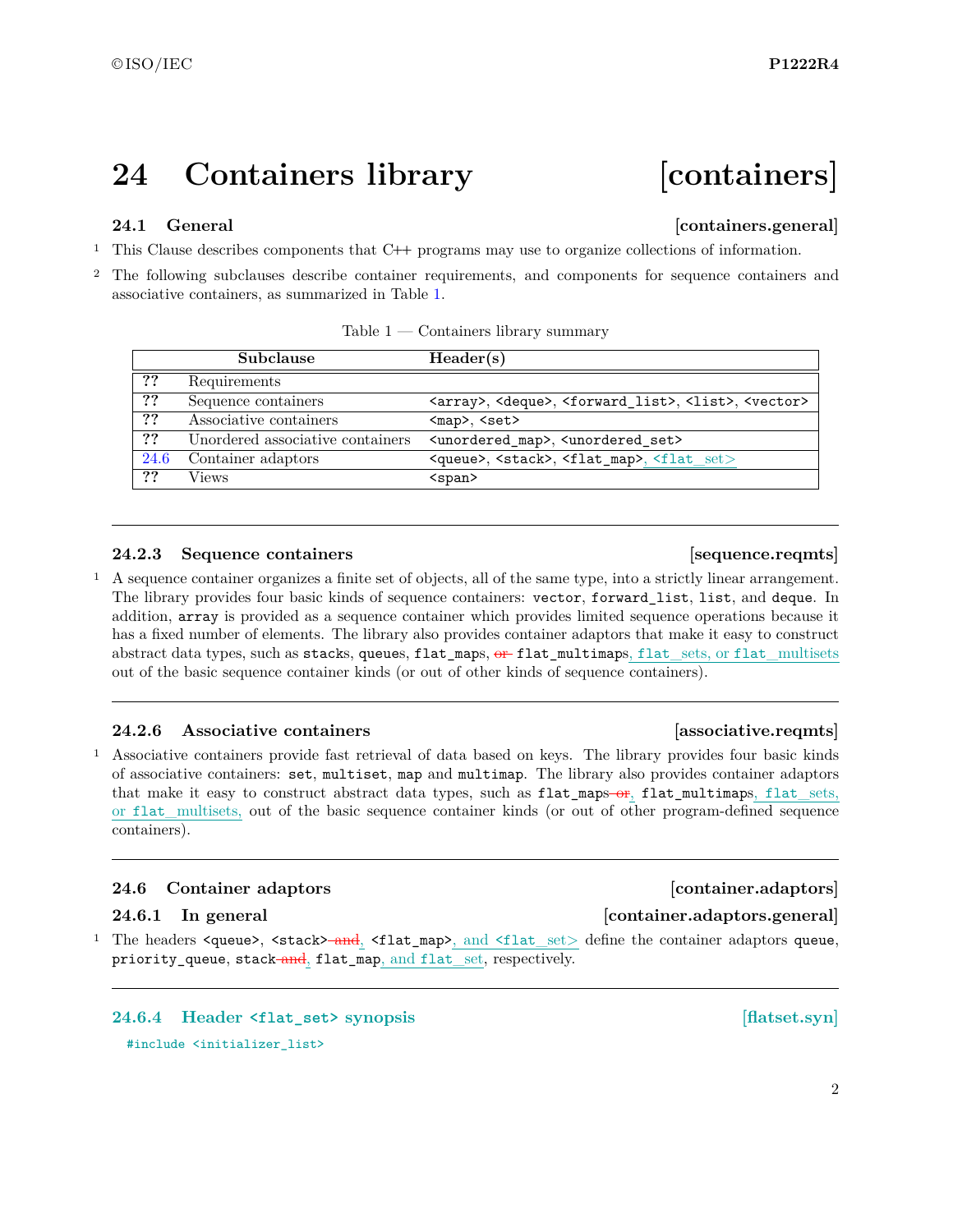```
namespace std {
  // 24.6.5, class template flat_set
  template<class Key, class Compare = less<Key>, class KeyContainer = vector<Key>>
   class flat_set;
  struct sorted unique t \{ explicit sorted unique t() = default; };
  inline constexpr sorted_unique_t sorted_unique {};
  template<class Key, class Compare, class KeyContainer, class Predicate>
    size_t erase_if(flat_set<Key, Compare, KeyContainer>& c, Predicate pred);
  template<class Key, class Compare, class KeyContainer, class Allocator>
    struct uses allocator<flat_set<Key, Compare, KeyContainer>, Allocator>;
  // 24.6.6, class template flat_multiset
  template<class Key, class Compare = less<Key>, class KeyContainer = vector<Key>>
   class flat_multiset;
  struct sorted equivalent t { explicit sorted equivalent t() = default; };
  inline constexpr sorted_equivalent_t sorted_equivalent {};
  template<class Key, class Compare, class KeyContainer, class Predicate>
    size_t erase_if(flat_multiset<Key, Compare, KeyContainer>& c, Predicate pred);
  template<class Key, class Compare, class KeyContainer, class Allocator>
    struct uses_allocator<flat_multiset<Key, Compare, KeyContainer>, Allocator>;
}
```
### <span id="page-3-0"></span>**24.6.5 Class template flat\_set [flatset]**

### **24.6.5.1 Overview [flatset.overview]**

- <sup>1</sup> A flat\_set is a container adaptor that provides an associative container interface that supports unique keys (i.e., contains at most one of each key value) and provides for fast retrieval of the keys themselves. flat\_set supports iterators that model the random\_access\_iterator concept ([iterator.concept.random.access]).
- <sup>2</sup> A flat set meets all of the requirements for a container ([container.reqmts]) and for a reversible container ([container.rev.reqmts]), plus the optional container requirements ([container.opt.reqmts]). flat\_set meets the requirements of an associative container ([associative.reqmts]), except that:
- $(2.1)$  it does not meet the requirements related to node handles ([container.node.overview]),
- (2.2) it does not meet the requirements related to iterator invalidation, and
- (2.3) the time complexity of the operations that insert or erase a single element from the set is linear, including the ones that take an insertion position iterator.

[*Note*: A flat\_set does not meet the additional requirements of an allocator-aware container, as described in ([container.alloc.reqmts]). *— end note*]

<sup>3</sup> A flat set also provides most operations described in ([associative.reqmts]) for unique keys. This means that a flat\_set supports the a\_uniq operations in ([associative.reqmts]), but not the a\_eq operations. For a flat set<Key> both the key type and value type are Key.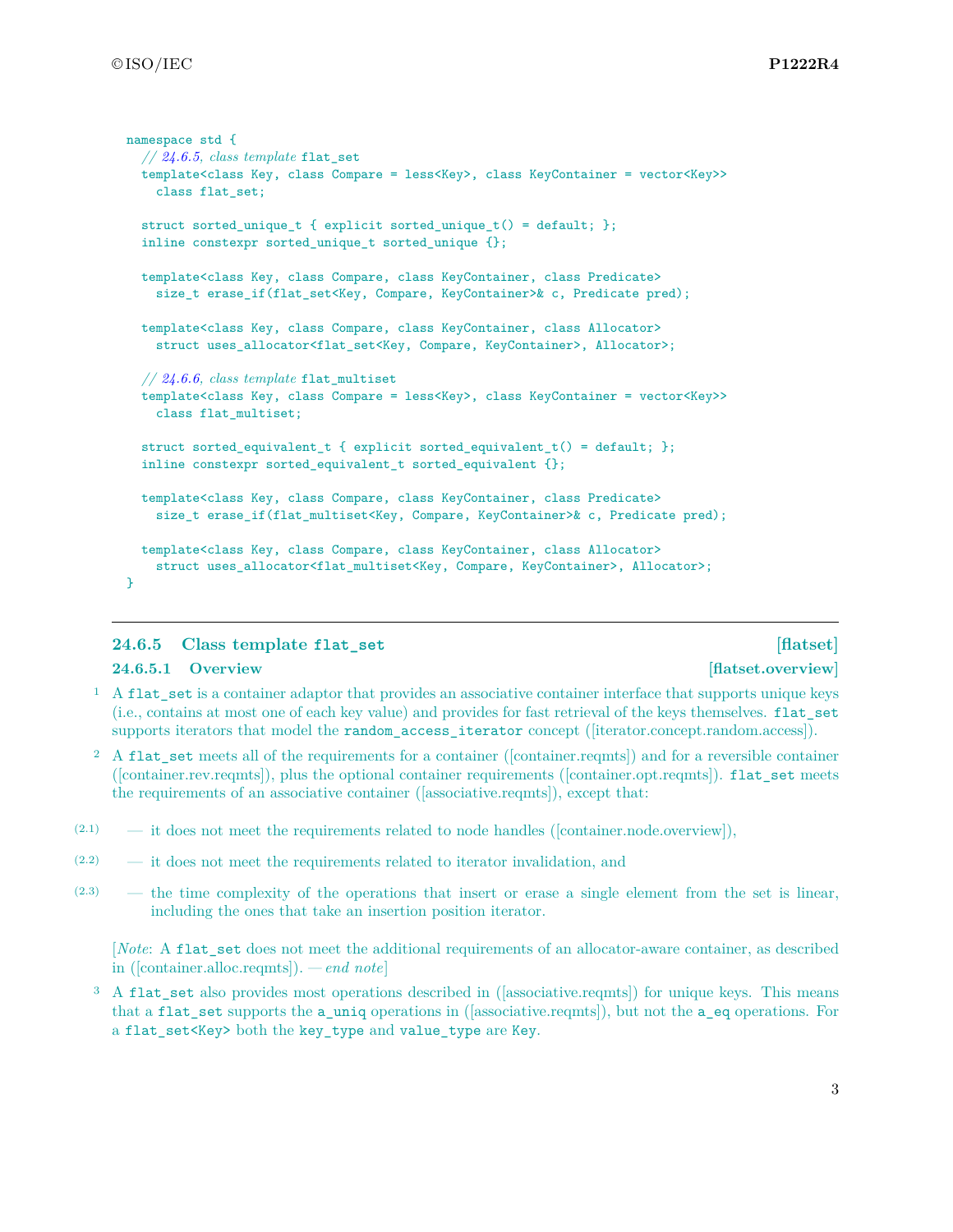- <sup>4</sup> Descriptions are provided here only for operations on flat set that are not described in one of those sets of requirements or for operations where there is additional semantic information.
- <sup>5</sup> A flat set maintains the invariant that the keys are sorted with respect to the comparison object.
- <sup>6</sup> If any member function in [flatset.defn] exits via an exception the invariant is restored. [*Note*: This may result in the flat\_set's being emptied. *— end note*]
- <sup>7</sup> Any sequence container ([sequence.reqmts]) supporting *Cpp17RandomAccessIterator* can be used to instantiate flat set. In particular, vector ([vector]) and deque ([deque]) can be used. [*Note*: vector<br/>bool> is not a sequence container. *— end note*]
- <sup>8</sup> The program is ill-formed if Key is not the same type as KeyContainer::value\_type.
- <sup>9</sup> The effect of calling a constructor or member function that takes a sorted unique t argument with a range that is not sorted with respect to key\_comp(), or that contains equal elements, is undefined.

### **24.6.5.2 Definition [flatset.defn] 1**

```
namespace std {
 template <class Key, class Compare = less<Key>, class KeyContainer = vector<Key>>
 class flat_set {
 public:
   // types
   using key_type = Key;
   using value_type = Key;
   using key_compare = Compare;
   using value_compare = Compare;
   using reference = value_type;
   using const_reference = const value_type&;
   using size_type = typename KeyContainer::size_type;
   using difference_type = typename KeyContainer::difference_type;
   using iterator = implementation-defined ; // see 24.2
   using const_iterator = implementation-defined ; // see 24.2
   using reverse_iterator = std::reverse\_iterator\times;using const_reverse_iterator = std::reverse_iterator<const_iterator>;
   using container type = KeyContainer;
   // 24.6.5.3, construct/copy/destroy
   flat_set() : flat_set(key_compare()) { }
   explicit flat_set(container_type cont);
   template <class Allocator>
     flat_set(const container_type& cont, const Allocator& a);
   flat_set(sorted_unique_t, container_type cont)
     : c(std::move(cont)), compare(key_compare()) { }
   template <class Allocator>
     flat_set(sorted_unique_t, const container_type& cont, const Allocator& a);
   explicit flat_set(const key_compare& comp)
     : c(), compare(comp) { }
   template <class Allocator>
     flat_set(const key_compare& comp, const Allocator& a);
   template <class Allocator>
     explicit flat_set(const Allocator& a);
   template <class InputIterator>
```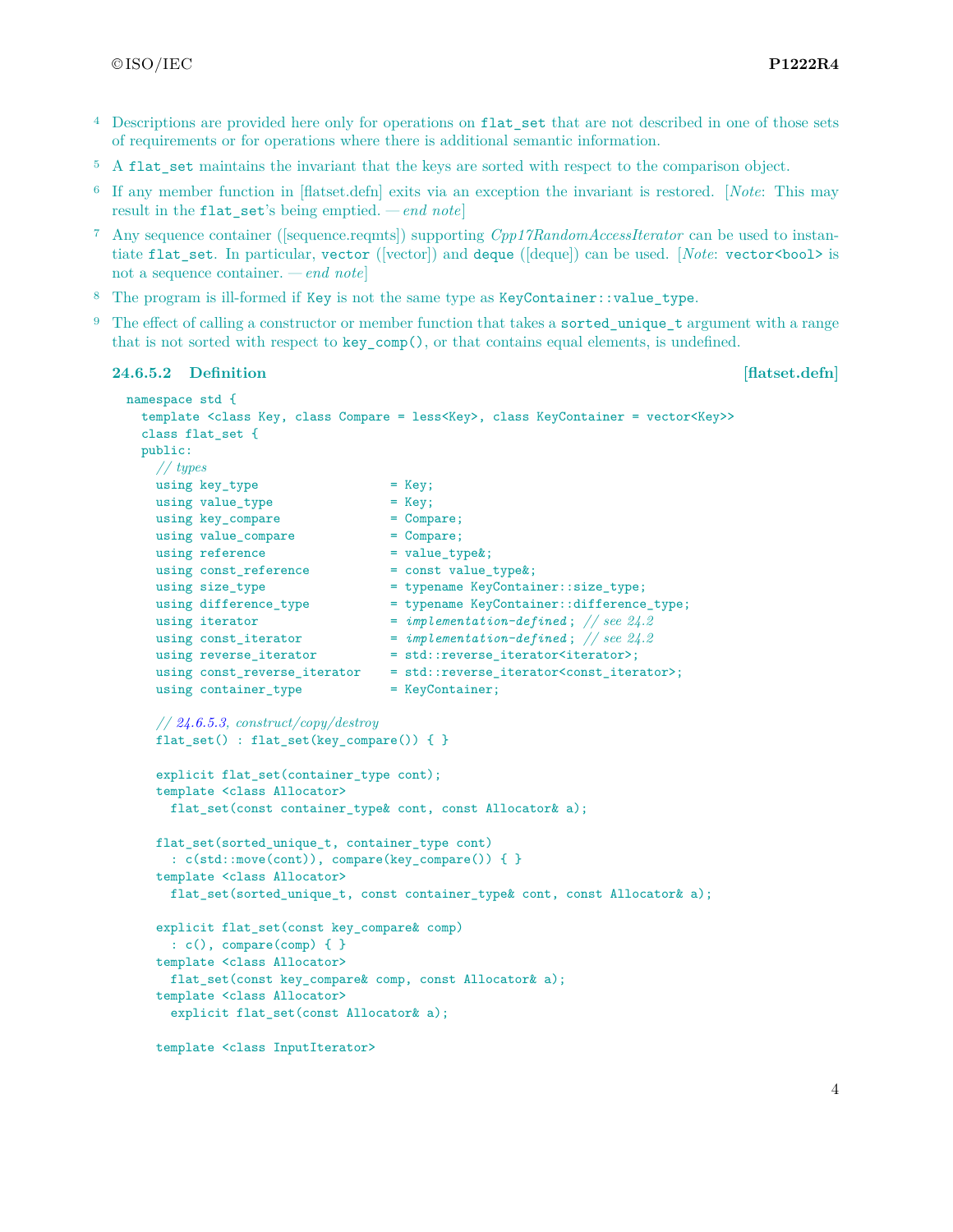```
flat set(InputIterator first, InputIterator last,
           const key_compare& comp = key_compare())
    : c(), compare(comp)
    { insert(first, last); }
template <class InputIterator, class Allocator>
  flat_set(InputIterator first, InputIterator last,
           const key_compare& comp, const Allocator& a);
template <class InputIterator, class Allocator>
 flat_set(InputIterator first, InputIterator last, const Allocator & a);
template<container-compatible-range <value_type> R>
  flat_set(from_range_t fr, R&& rg)
    : flat_set(fr, std::forward<R>(range), key_compare()) { }
template<container-compatible-range <value_type> R, class Allocator>
 flat_set(from_range_t, R&& rg, const Allocator& a);
template<container-compatible-range <value_type> R>
 flat_set(from_range_t, R&& rg, const key_compare& comp)
    : flat_set(comp)
    { insert_range(std::forward<R>(range)); }
template<container-compatible-range <value_type> R, class Allocator>
   flat_set(from_range_t, R&& rg, const key_compare& comp,
            const Allocator& a);
template <class InputIterator>
 flat_set(sorted_unique_t, InputIterator first, InputIterator last,
           const key_compare& comp = key_compare())
    : c(first, last), compare(comp) { }
template <class InputIterator, class Allocator>
  flat_set(sorted_unique_t, InputIterator first, InputIterator last,
           const key_compare& comp, const Allocator& a);
template <class InputIterator, class Allocator>
 flat_set(sorted_unique_t, InputIterator first, InputIterator last,
           const Allocator& a);
flat_set(initializer_list<key_type> il,
         const key_compare& comp = key_compare())
    : flat_set(il.begin(), il.end(), comp) { }
template <class Allocator>
 flat_set(initializer_list<key_type> il,
           const key_compare& comp, const Allocator& a);
template <class Allocator>
 flat_set(initializer_list<key_type> il, const Allocator& a);
flat_set(sorted_unique_t s, initializer_list<key_type> il,
         const key_compare& comp = key_compare())
    : flat_set(s, il.begin(), il.end(), comp) { }
template <class Allocator>
  flat_set(sorted_unique_t, initializer_list<key_type> il,
           const key_compare& comp, const Allocator& a);
template <class Allocator>
  flat_set(sorted_unique_t, initializer_list<key_type> il,
           const Allocator& a);
```
flat\_set& operator=(initializer\_list<key\_type>);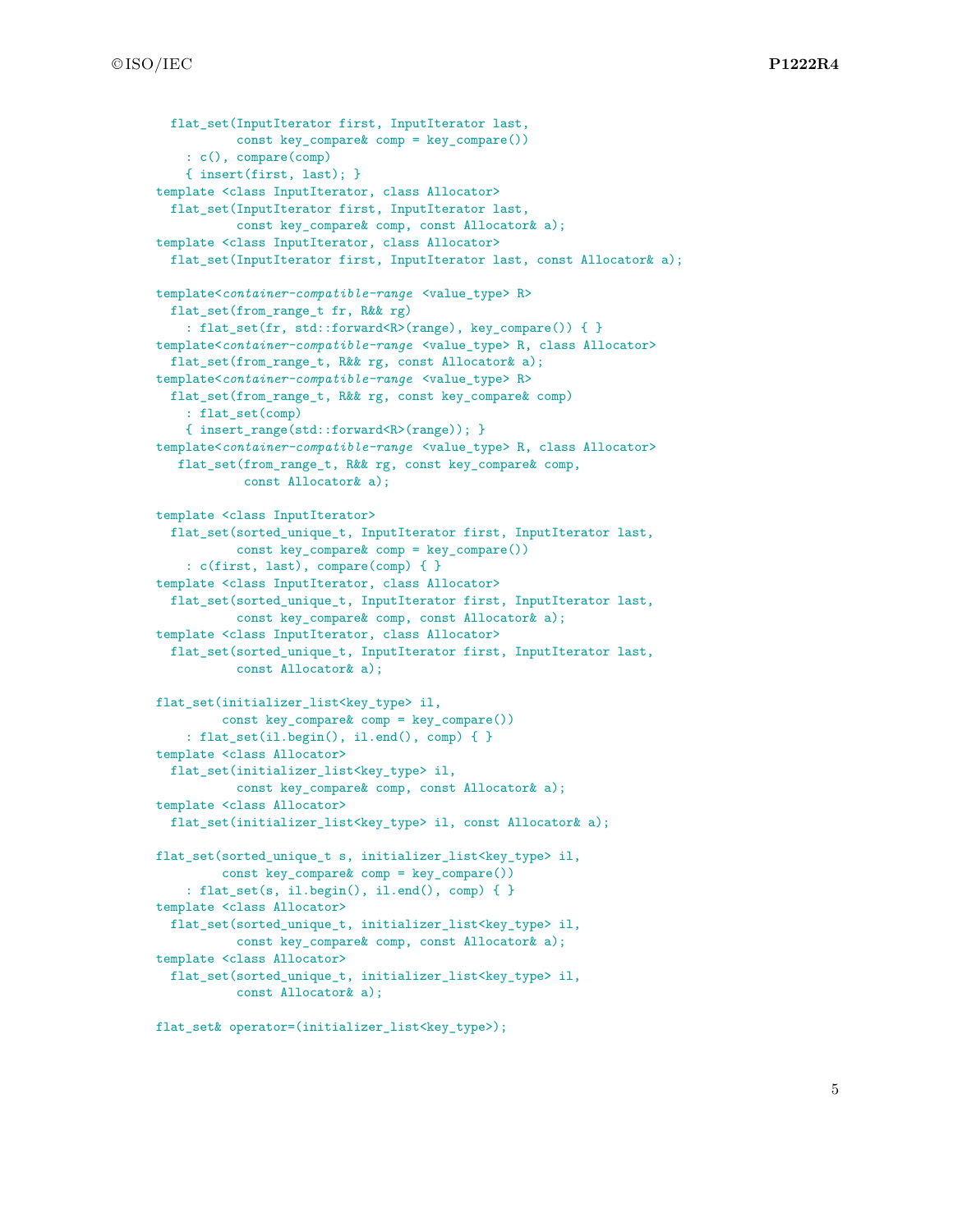```
// iterators
iterator begin() noexcept;
const_iterator begin() const noexcept;
iterator end() noexcept;
const_iterator end() const noexcept;
reverse_iterator rbegin() noexcept;
const_reverse_iterator rbegin() const noexcept;
reverse_iterator rend() noexcept;
const_reverse_iterator rend() const noexcept;
const_iterator cbegin() const noexcept;
const_iterator cend() const noexcept;
const_reverse_iterator crbegin() const noexcept;
const_reverse_iterator crend() const noexcept;
// capacity
[[nodiscard]] bool empty() const noexcept;
size_type size() const noexcept;
size_type max_size() const noexcept;
// 24.6.5.4, modifiers
template <class... Args> pair<iterator, bool> emplace(Args&&... args);
template <class... Args>
  iterator emplace_hint(const_iterator position, Args&&... args);
pair<iterator, bool> insert(const value_type& x)
  { return emplace(x); }
pair<iterator, bool> insert(value_type&& x)
 { return emplace(std::move(x)); }
template<class K> pair<iterator, bool> insert(K&& x);
iterator insert(const_iterator position, const value_type& x)
  { return emplace_hint(position, x); }
iterator insert(const_iterator position, value_type&& x)
  { return emplace_hint(position, std::move(x)); }
template<class K> iterator insert(const_iterator hint, K&& x);
template <class InputIterator>
  void insert(InputIterator first, InputIterator last);
template <class InputIterator>
  void insert(sorted_unique_t, InputIterator first, InputIterator last);
template<container-compatible-range <value_type> R>
  void insert_range(R&& rg);
void insert(initializer_list<key_type> il)
  { insert(il.begin(), il.end()); }
void insert(sorted_unique_t s, initializer_list<key_type> il)
  { insert(s, il.begin(), il.end()); }
container_type extract() &&;
void replace(container_type&&);
iterator erase(iterator position);
iterator erase(const_iterator position);
size_type erase(const key_type& x);
```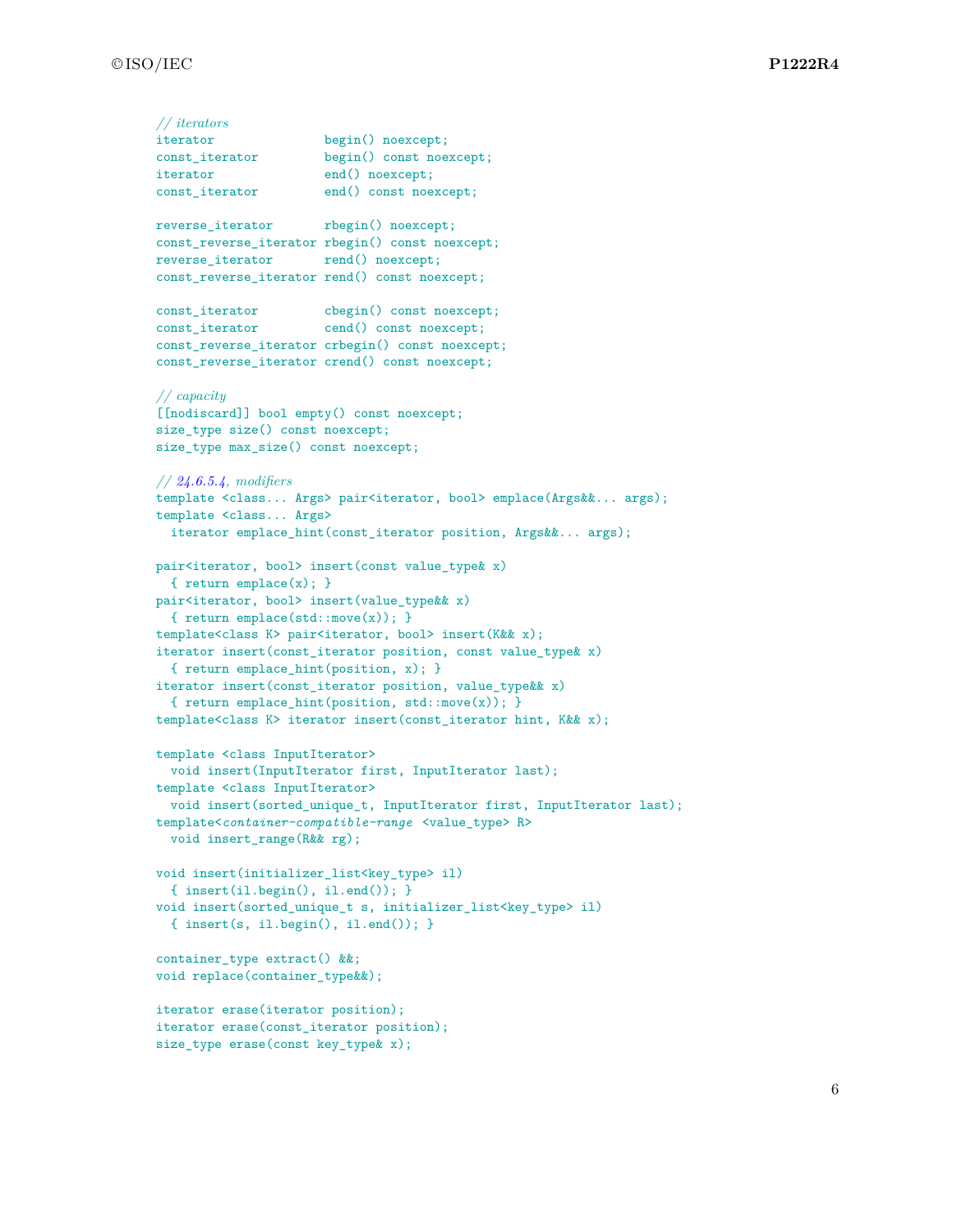```
template<class K> size type erase(K&& x);
 iterator erase(const_iterator first, const_iterator last);
 void swap(flat_set& y) noexcept;
 void clear() noexcept;
 // observers
 key_compare key_comp() const;
 value_compare value_comp() const;
  // set operations
 iterator find(const key_type& x);
  const_iterator find(const key_type& x) const;
  template <class K> iterator find(const K& x);
 template <class K> const_iterator find(const K& x) const;
 size_type count(const key_type& x) const;
 template <class K> size_type count(const K& x) const;
 bool contains(const key_type& x) const;
 template <class K> bool contains(const K& x) const;
 iterator lower_bound(const key_type& x);
 const_iterator lower_bound(const key_type& x) const;
 template <class K> iterator lower_bound(const K& x);
  template <class K> const_iterator lower_bound(const K& x) const;
 iterator upper_bound(const key_type& x);
 const_iterator upper_bound(const key_type& x) const;
  template <class K> iterator upper_bound(const K& x);
 template <class K> const_iterator upper_bound(const K& x) const;
 pair<iterator, iterator> equal_range(const key_type& x);
 pair<const_iterator, const_iterator> equal_range(const key_type& x) const;
 template <class K>
   pair<iterator, iterator> equal_range(const K& x);
 template <class K>
   pair<const_iterator, const_iterator> equal_range(const K& x) const;
  friend bool operator==(const flat_set& x, const flat_set& y);
 friend synth-three-way-result <value_type>
 operator<=>(const flat_set& x, const flat_set& y);
 friend void swap(flat_set& x, flat_set& y) noexcept
    { x.swap(y); }
private:
 container_type c; // exposition only
 key_compare compare; // exposition only
};
template <class InputIterator, class Compare = less<iter-value-type <InputIterator>>>
 flat_set(InputIterator, InputIterator, Compare = Compare())
    -> flat_set<iter-value-type <InputIterator>, Compare>;
```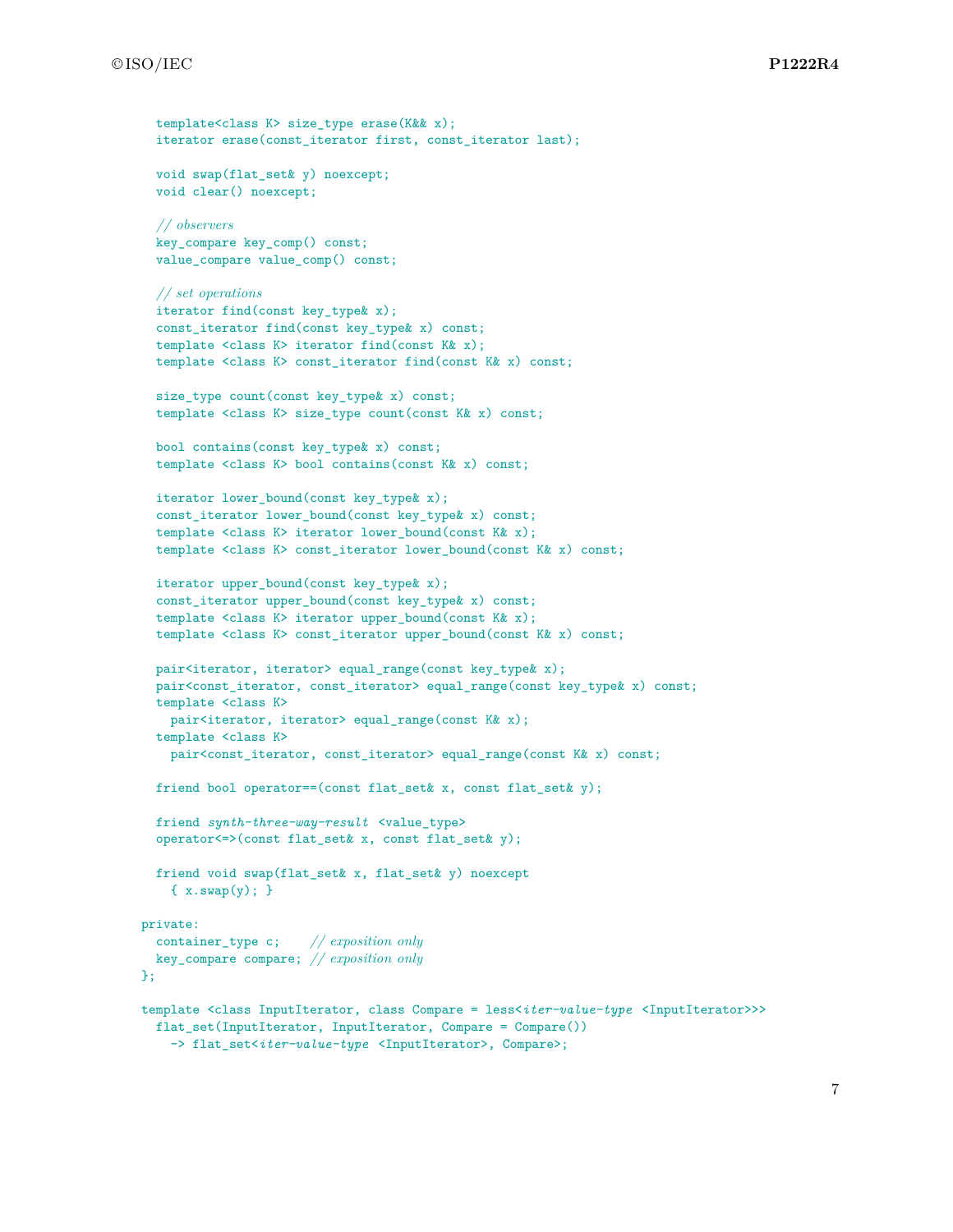```
template <class InputIterator, class Compare = less<iter-value-type <InputIterator>>>
    flat_set(sorted_unique_t, InputIterator, InputIterator, Compare = Compare())
      -> flat_set<iter-value-type <InputIterator>, Compare>;
  template<ranges::input_range R, class Compare = less<ranges::range_value_t<R>>,
          class Allocator = allocator<ranges::range_value_t<R>>>>
    flat_set(from_range_t, R&&, Compare = Compare(), Allocator = Allocator())
      -> flat_set<ranges::range_value_t<R>, Compare>;
   template<ranges::input_range R, class Allocator>
     flat_set(from_range_t, R&&, Allocator)
       -> flat_set<ranges::range_value_t<R>>; less<ranges::range_value_t<R>>>;
 template<class Key, class Compare = less<Key>>
    flat_set(initializer_list<Key>, Compare = Compare())
      -> flat_set<Key, Compare>;
  template<class Key, class Compare = less<Key>>
    flat set(sorted_unique_t, initializer_list<Key>, Compare = Compare())
      -> flat_set<Key, Compare>;
 template<class Key, class Compare, class KeyContainer, class Allocator>
    struct uses_allocator<flat_set<Key, Compare, KeyContainer>, Allocator>
      : bool_constant<uses_allocator_v<KeyContainer, Allocator>> { };
}
```
### <span id="page-8-0"></span>**24.6.5.3 Constructors [flatset.cons]**

flat set(container type cont);

- 1 *Effects:* Initializes c with std::move(cont), value-initializes compare, sorts the range [begin(), end() ) with respect to compare, and finally erases all but the first element from each group of consecutive equivalent elements.
- <sup>2</sup> *Complexity:* Linear in *N* if cont is sorted with respect to compare and otherwise *N* log *N*, where *N* is cont.size().

```
template <class Allocator>
  flat_set(const container_type& cont, const Allocator& a);
```
- <sup>3</sup> *Constraints:* uses\_allocator\_v<container\_type, Allocator> is true.
- <sup>4</sup> *Effects:* Equivalent to flat\_set(cont), except that c is constructed with uses-allocator construction ([allocator.uses.construction]).
- <sup>5</sup> *Complexity:* Same as flat\_set(cont).

### template <class Allocator>

flat\_set(sorted\_unique\_t s, const container\_type& cont, const Allocator& a);

- <sup>6</sup> *Constraints:* uses\_allocator\_v<container\_type, Allocator> is true.
- <sup>7</sup> *Effects:* Equivalent to flat\_set(s, cont), except that c is constructed with uses-allocator construction ([allocator.uses.construction]).
- <sup>8</sup> *Complexity:* Linear.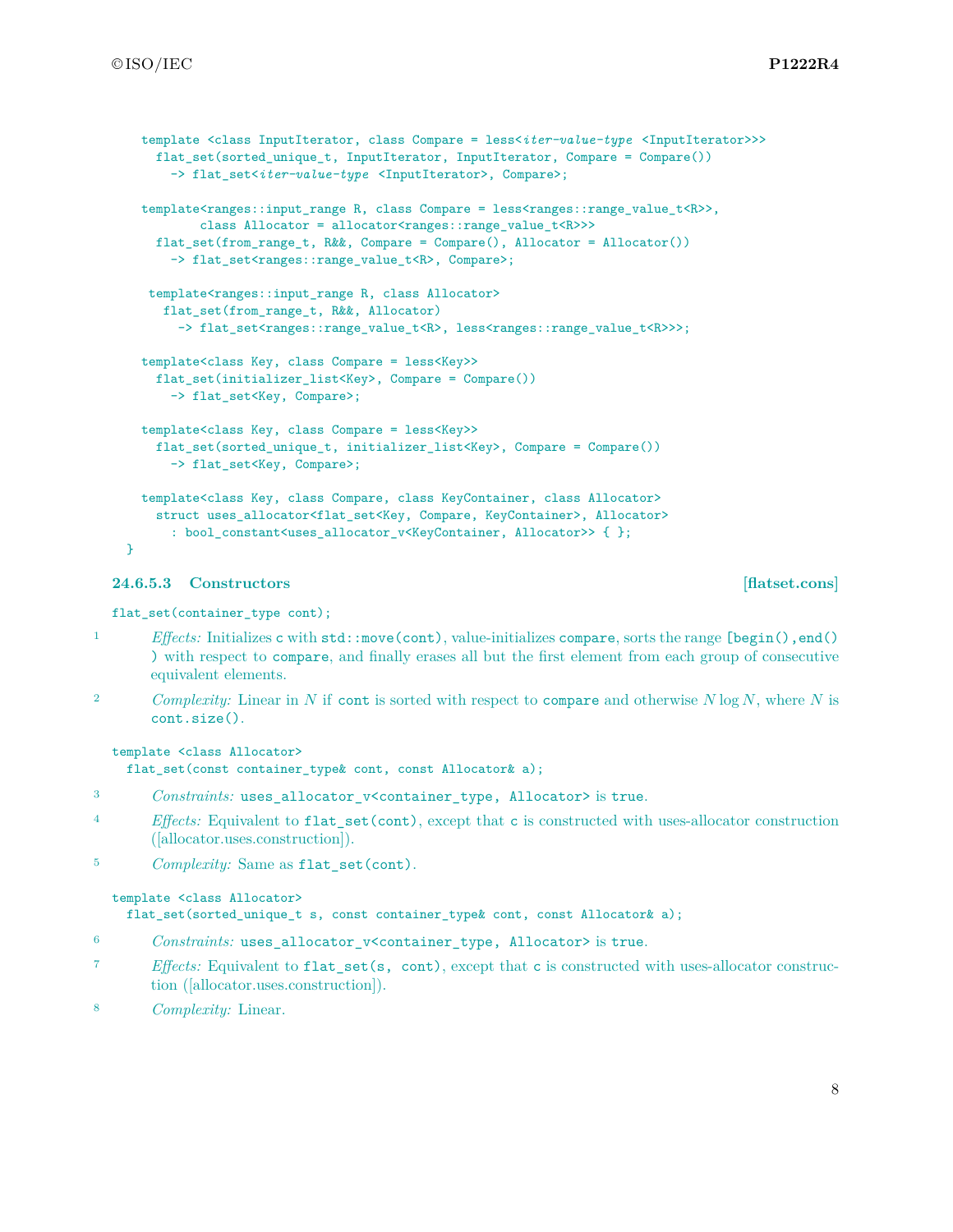```
template <class Allocator>
 flat_set(const key_compare& comp, const Allocator& a);
template <class Allocator>
 explicit flat_set(const Allocator& a);
template <class InputIterator, class Allocator>
 flat_set(InputIterator first, InputIterator last,
           const key_compare& comp, const Allocator& a);
template <class InputIterator, class Allocator>
 flat_set(InputIterator first, InputIterator last, const Allocator& a);
template<container-compatible-range <value_type> R, class Allocator>
 flat_set(from_range_t, R&& rg, const Allocator& a);
template<container-compatible-range <value_type> R, class Allocator>
 flat_set(from_range_t, R&& rg, const key_compare& comp, const Allocator& a);
template <class InputIterator, class Allocator>
 flat_set(sorted_unique_t, InputIterator first, InputIterator last,
           const key_compare& comp, const Allocator& a);
template <class InputIterator, class Allocator>
 flat_set(sorted_unique_t, InputIterator first, InputIterator last,
          const Allocator& a);
template <class Allocator>
 flat_set(initializer_list<key_type> il,
           const key_compare& comp, const Allocator& a);
template <class Allocator>
 flat_set(initializer_list<key_type> il, const Allocator& a);
template <class Allocator>
  flat_set(sorted_unique_t, initializer_list<key_type> il,
           const key_compare& comp, const Allocator& a);
template <class Allocator>
  flat_set(sorted_unique_t, initializer_list<key_type> il,
           const Allocator& a);
```
<sup>9</sup> *Constraints:* uses\_allocator\_v<container\_type, Allocator> is true.

<sup>10</sup> *Effects:* Equivalent to the corresponding non-allocator constructors except that c is constructed with uses-allocator construction ([allocator.uses.construction]).

### <span id="page-9-0"></span>**24.6.5.4 Modifiers [flatset.modifiers]**

```
template<class K> pair<iterator, bool> insert(K&& x);
template<class K> iterator insert(const_iterator hint, K&& x);
```
- <sup>1</sup> *Constraints:* The *qualified-id* Compare::is\_transparent is valid and denotes a type. is\_constructible\_ v<value\_type, K> is true.
- <sup>2</sup> *Preconditions:* The conversion from **x** into **value\_type** constructs an object **u**, for which  $\text{find}(x)$  = find(u) is true.
- <sup>3</sup> *Effects:* If the set already contains an element equivalent to x, \*this and x is unchanged. Otherwise, inserts a new element as if by: return emplace(std::forward<K>(x));.
- <sup>4</sup> *Returns:* In the first overload, the bool component of the returned pair is true if and only if the insertion took place. The returned iterator points to the element whose key is equivalent to k.

```
template <class InputIterator>
  void insert(InputIterator first, InputIterator last);
```
<sup>5</sup> *Effects:* Adds elements to c as if by:

```
c.insert(c.end(), first, last);
```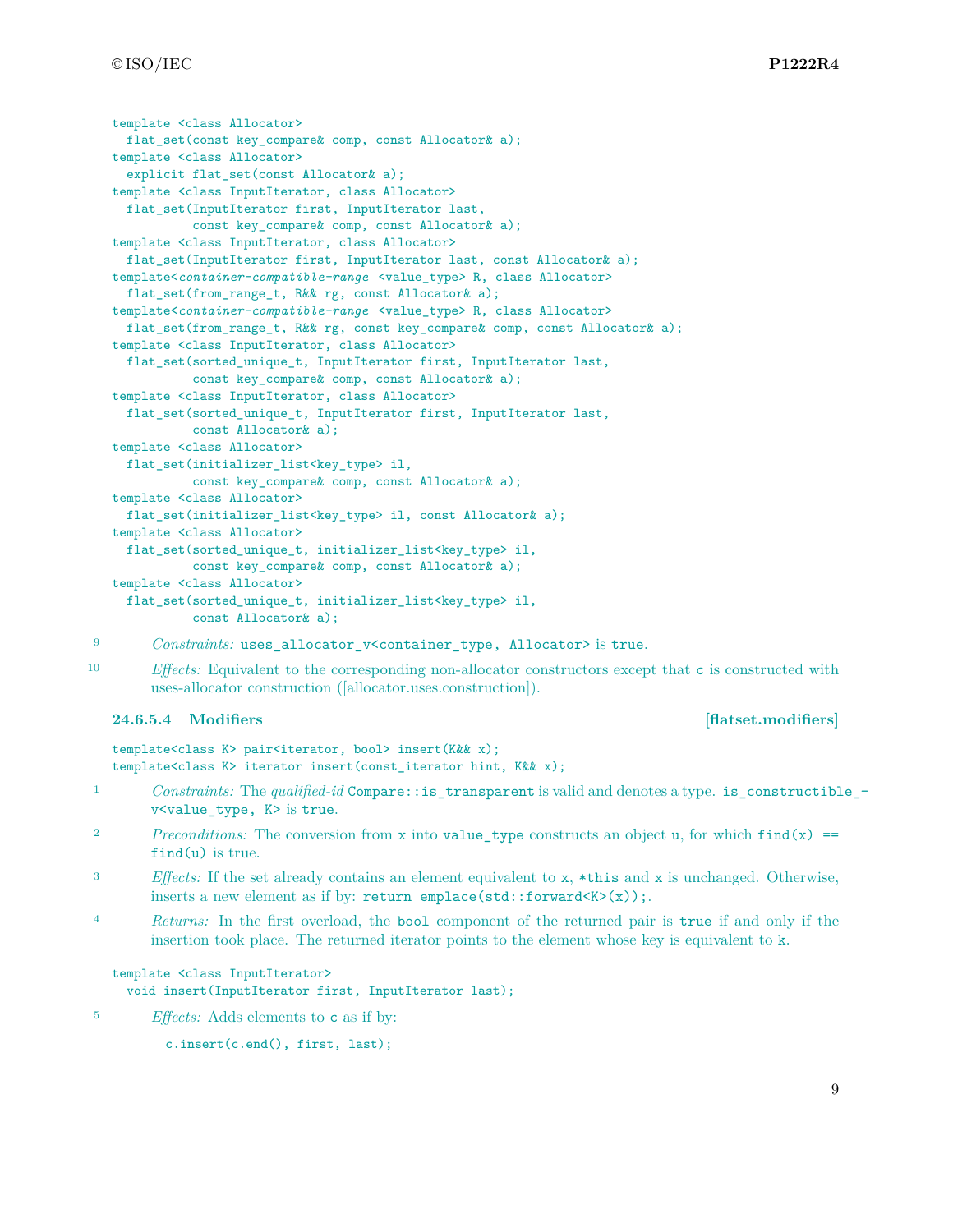Then, sorts the range of newly inserted elements with respect to compare; merges the resulting sorted range and the sorted range of pre-existing elements into a single sorted range; and finally erases all but the first element from each group of consecutive equivalent elements.

- 6 *Complexity:*  $N + M \log M$ , where  $N$  is size() before the operation and  $M$  is distance(first, last).
- <sup>7</sup> *Remarks:* Since this operation performs an in-place merge, it may allocate memory.

```
template <class InputIterator>
  void insert(sorted_unique_t, InputIterator first, InputIterator last);
```

```
8 Effects: Equivalent to: insert(first, last).
```
<sup>9</sup> *Complexity:* Linear.

```
template<container-compatible-range <value_type> R>
  void insert_range(R&& rg);
```

```
10 Effects: Adds elements to c as if by:
```

```
for (const auto& e : range) {
 c.insert(c.end(), e);
}
```
Then, sorts the range of newly inserted elements with respect to compare; merges the resulting sorted range and the sorted range of pre-existing elements into a single sorted range; and finally erases all but the first element from each group of consecutive equivalent elements.

- 11 *Complexity:*  $N + M \log M$ , where  $N$  is size() before the operation and  $M$  is distance(first, last).
- <sup>12</sup> *Remarks:* Since this operation performs an in-place merge, it may allocate memory.

```
void swap(flat_set& y) noexcept;
```

```
13 Effects: Equivalent to:
```
ranges::swap(compare, y.compare); ranges::swap(c, y.c);

```
container_type extract() &&;
```

```
14 Returns: std::move(c).
```
<sup>15</sup> *Postconditions:* \*this is emptied, even if the function exits via an exception.

void replace(container\_type&& cont);

<sup>16</sup> *Preconditions:* The elements of cont are sorted with respect to compare, and contain no equal elements.

17 *Effects:* Equivalent to:  $c = std:move (cont);$ 

### **24.6.5.5 Erasure [flatset.erasure]**

```
template<class Key, class Compare, class KeyContainer, class Predicate>
  size_t erase_if(flat_set<Key, Compare, KeyContainer>& c, Predicate pred);
```
<sup>1</sup> *Effects:* Equivalent to:

```
auto [erase_first, erase_last] = ranges::remove_if(c, pred);
auto n = erase_last - erase_first;
c.erase(erase_first, erase_last);
return n;
```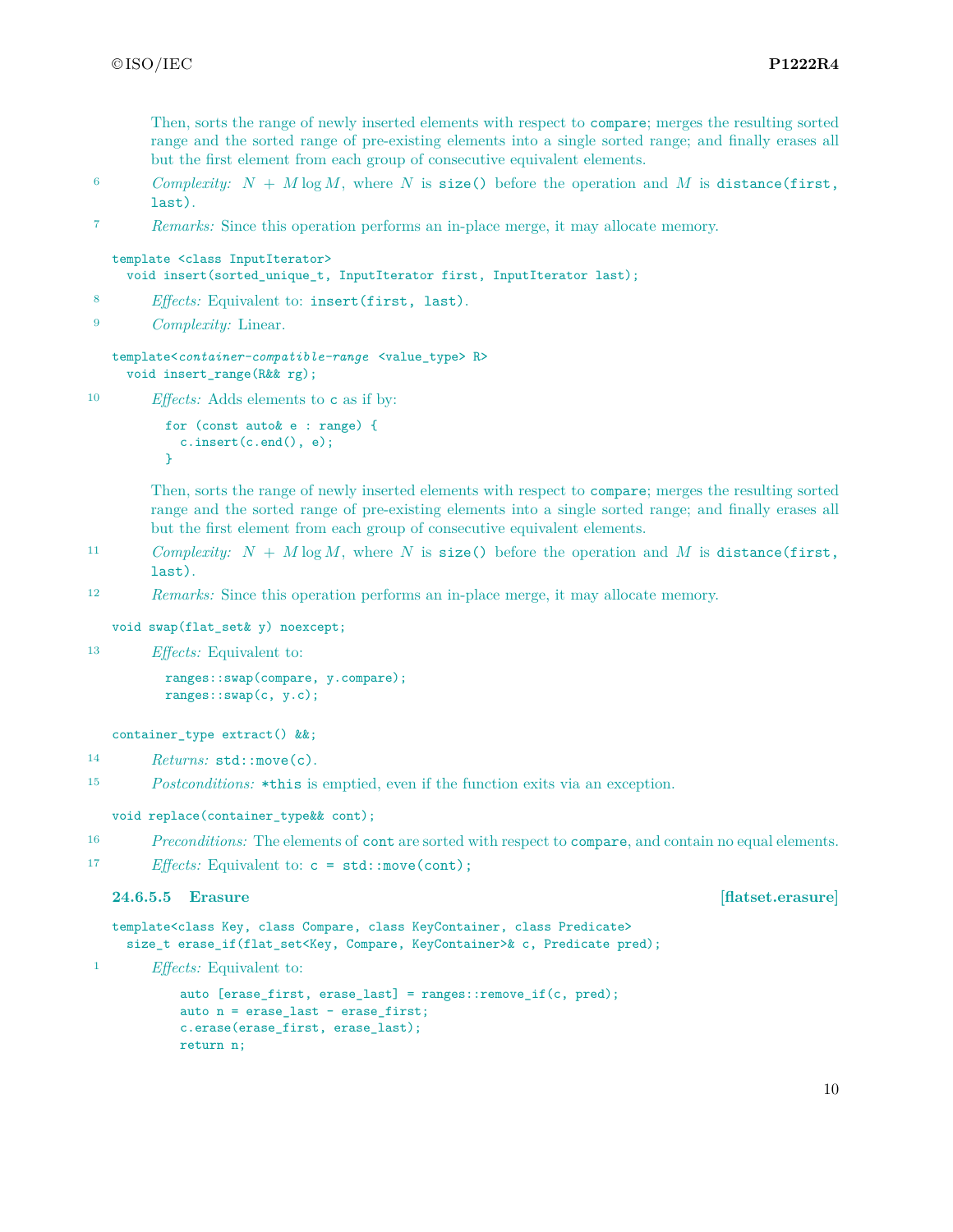## <span id="page-11-0"></span>**24.6.6 Class template flat\_multiset [flatmultiset]**

### **24.6.6.1 Overview [flatmultiset.overview]**

- <sup>1</sup> A flat\_multiset is a container adaptor that provides an associative container interface that supports equivalent keys (i.e., possibly containing multiple copies of the same key value) and provides for fast retrieval of the keys themselves. flat\_multiset supports iterators that model the random\_access\_iterator concept ([iterator.concept.random.access]).
- <sup>2</sup> A flat multiset meets all of the requirements for a container ([container.reqmts]) and for a reversible container ([container.rev.reqmts]), plus the optional container requirements ([container.opt.reqmts]). flat\_ multiset meets the requirements of an associative container ([associative.reqmts]), except that:
- $(2.1)$  it does not meet the requirements related to node handles ([container.node.overview]),
- (2.2) it does not meet the requirements related to iterator invalidation, and
- (2.3) the time complexity of the operations that insert or erase a single element from the set is linear, including the ones that take an insertion position iterator.

[*Note*: A flat\_multiset does not meet the additional requirements of an allocator-aware container, as described in ([container.alloc.reqmts]). *— end note*]

- <sup>3</sup> A flat multiset also provides most operations described in ([associative.reqmts]) for equal keys. This means that a flat\_multiset supports the a\_eq operations in ([associative.reqmts]), but not the a\_uniq operations. For a flat\_mutliset<Key> both the key\_type and value\_type are Key.
- <sup>4</sup> Descriptions are provided here only for operations on flat\_multiset that are not described in one of the general sections or for operations where there is additional semantic information.
- <sup>5</sup> A flat multiset maintains the invariant that the keys are sorted with respect to the comparison object.
- <sup>6</sup> If any member function in [flatmultiset.defn] exits via an exception the invariant is restored. [*Note*: This may result in the flat multiset's being emptied. *— end note*]
- <sup>7</sup> Any sequence container ([sequence.reqmts]) supporting *Cpp17RandomAccessIterator* can be used to instantiate flat\_multiset. In particular, vector ([vector]) and deque ([deque]) can be used. [*Note*: vector<br/>bool> is not a sequence container. *— end note*]
- <sup>8</sup> The program is ill-formed if Key is not the same type as KeyContainer::value\_type.
- <sup>9</sup> The effect of calling a constructor or member function that takes a sorted\_equivalent\_t argument with a range that is not sorted with respect to key\_comp() is undefined.

### **24.6.6.2** Definition **[flatmultiset.defn]**

```
template <class Key, class Compare = less<Key>, class KeyContainer = vector<Key>>
class flat_multiset {
 public:
   // types
   using key_type = Key;
   using value_type = Key;
   using key_compare = Compare;
   using value_compare = Compare;
   using reference = value_type;
   using const_reference = const value_type&;<br>using size_type = typename KeyContai:
                              = typename KeyContainer::size_type;
   using difference_type = typename KeyContainer::difference_type;
   using iterator = implementation-defined; // see 24.2
   using const_iterator = implementation-defined; // see 24.2
```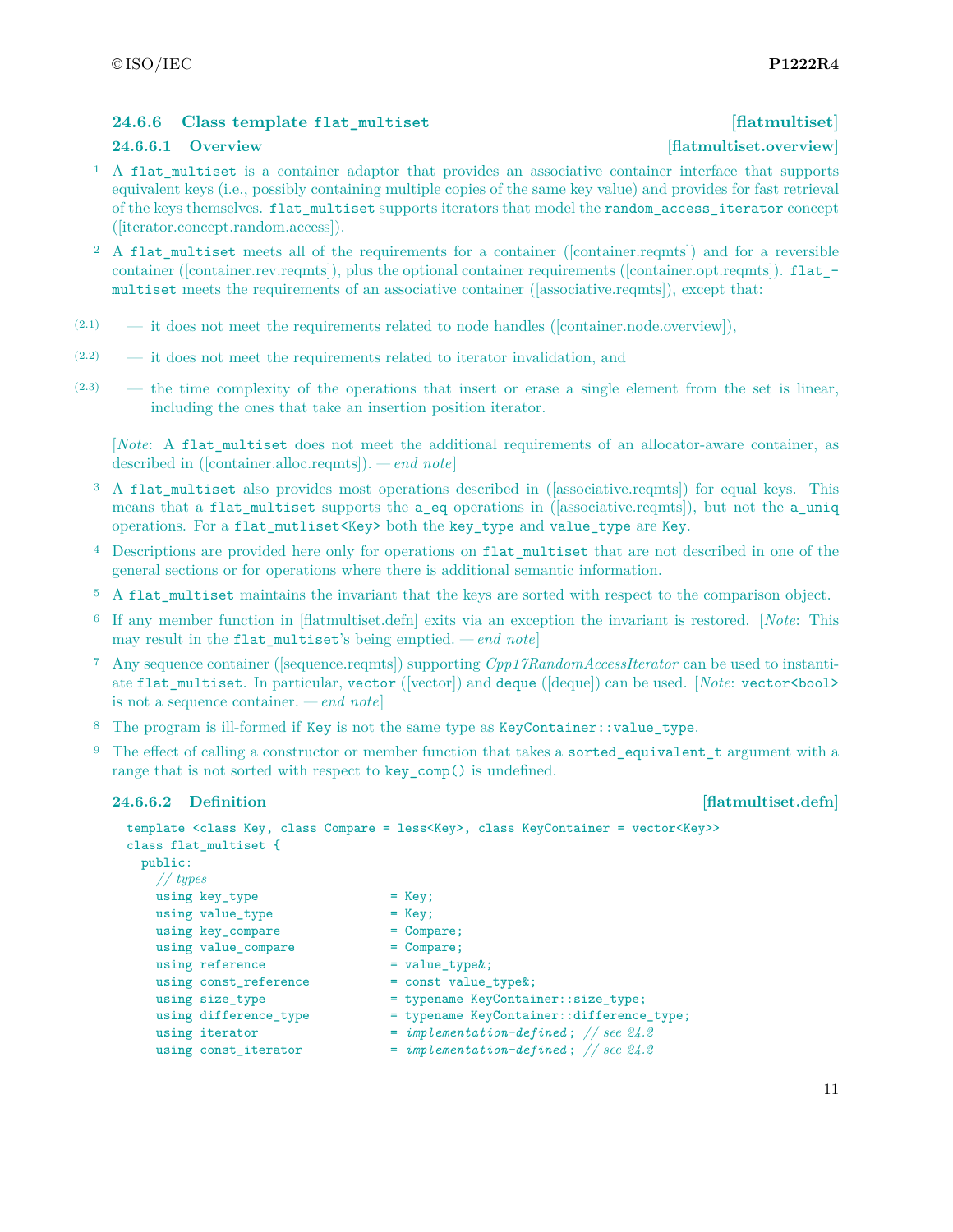```
using reverse iterator = std::reverse iterator<iterator>;
using const_reverse_iterator = std::reverse_iterator<const_iterator>;
using container_type = KeyContainer;
// 24.6.6.3, construct/copy/destroy
flat multiset() : flat multiset(key compare()) { }
explicit flat_multiset(container_type cont);
template <class Allocator>
 flat_multiset(const container_type& cont, const Allocator& a);
flat_multiset(sorted_equivalent_t, container_type cont)
  : c(std::move(cont)), compare(key_compare()) { }
template <class Allocator>
 flat multiset(sorted_equivalent_t, const container_type&, const Allocator& a);
explicit flat_multiset(const key_compare& comp)
  : c(), compare(comp) { }
template <class Allocator>
 flat_multiset(const key_compare& comp, const Allocator& a);
template <class Allocator>
 explicit flat_multiset(const Allocator& a);
template <class InputIterator>
 flat_multiset(InputIterator first, InputIterator last,
                const key_compare& comp = key_compare())
    : c(), compare(comp)
    { insert(first, last); }
template <class InputIterator, class Allocator>
  flat_multiset(InputIterator first, InputIterator last,
                const key_compare& comp, const Allocator& a);
template <class InputIterator, class Allocator>
  flat_multiset(InputIterator first, InputIterator last,
                const Allocator& a);
template<container-compatible-range <value_type> R>
  flat_multiset(from_range_t fr, R&& rg)
    : flat_multiset(fr, std::forward<R>(range), key_compare()) { }
template<container-compatible-range <value_type> R, class Allocator>
 flat_multiset(from_range_t, R&& rg, const Allocator& a);
template<container-compatible-range <value_type> R>
 flat_multiset(from_range_t, R&& rg, const key_compare& comp)
    : flat_multiset(comp)
    { insert_range(std::forward<R>(range)); }
template<container-compatible-range <value_type> R, class Allocator>
  flat_multiset(from_range_t, R&& rg, const key_compare& comp,
                const Allocator& a);
template <class InputIterator>
 flat_multiset(sorted_equivalent_t, InputIterator first, InputIterator last,
                const key_compare& comp = key_compare())
    : c(first, last), compare(comp) { }
template <class InputIterator, class Allocator>
  flat_multiset(sorted_equivalent_t, InputIterator first, InputIterator last,
                const key compare& comp, const Allocator& a);
```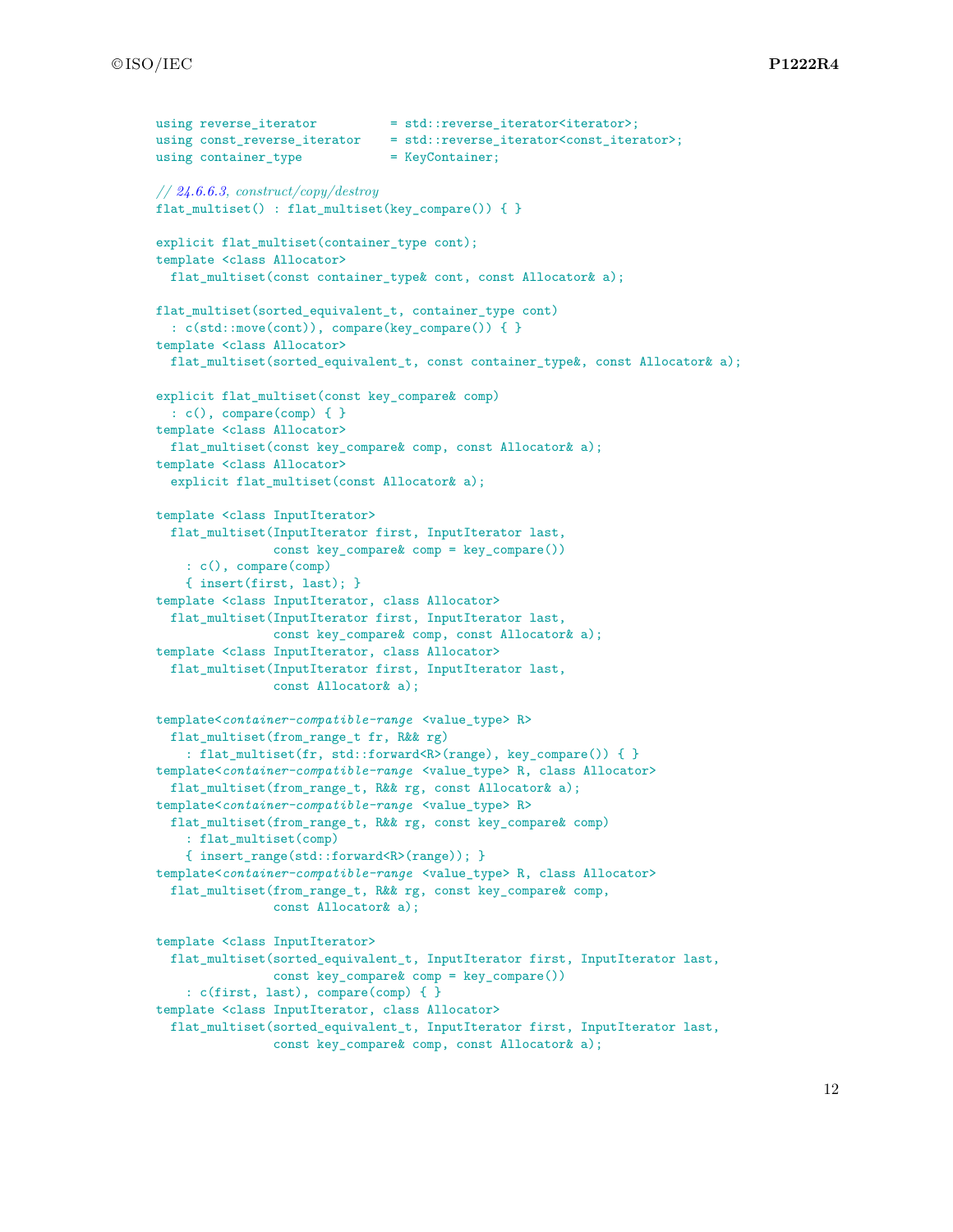```
template <class InputIterator, class Allocator>
  flat_multiset(sorted_equivalent_t, InputIterator first, InputIterator last,
               const Allocator& a);
flat_multiset(initializer_list<key_type> il,
             const key_compare& comp = key_compare())
  : flat_multiset(il.begin(), il.end(), comp) \{ \}template <class Allocator>
  flat_multiset(initializer_list<key_type> il,
               const key_compare& comp, const Allocator& a);
template <class Allocator>
  flat_multiset(initializer_list<key_type> il, const Allocator& a);
flat_multiset(sorted_equivalent_t s, initializer_list<key_type> il,
             const key_compare& comp = key_compare())
    : flat_multiset(s, il.begin(), il.end(), comp) { }
template <class Allocator>
 flat_multiset(sorted_equivalent_t, initializer_list<key_type> il,
               const key_compare& comp, const Allocator& a);
template <class Allocator>
  flat_multiset(sorted_equivalent_t, initializer_list<key_type> il,
               const Allocator& a);
flat_multiset& operator=(initializer_list<key_type>);
// iterators
iterator begin() noexcept;
const_iterator begin() const noexcept;
iterator end() noexcept;
const_iterator end() const noexcept;
reverse_iterator rbegin() noexcept;
const_reverse_iterator rbegin() const noexcept;
reverse_iterator rend() noexcept;
const_reverse_iterator rend() const noexcept;
const_iterator cbegin() const noexcept;
const_iterator cend() const noexcept;
const_reverse_iterator crbegin() const noexcept;
const_reverse_iterator crend() const noexcept;
// capacity
[[nodiscard]] bool empty() const noexcept;
size_type size() const noexcept;
size_type max_size() const noexcept;
// 24.6.6.4, modifiers
template <class... Args> iterator emplace(Args&&... args);
template <class... Args>
  iterator emplace_hint(const_iterator position, Args&&... args);
iterator insert(const value_type& x)
  { return emplace(x); }
iterator insert(value_type&& x)
  { return emplace(std::move(x)); }
```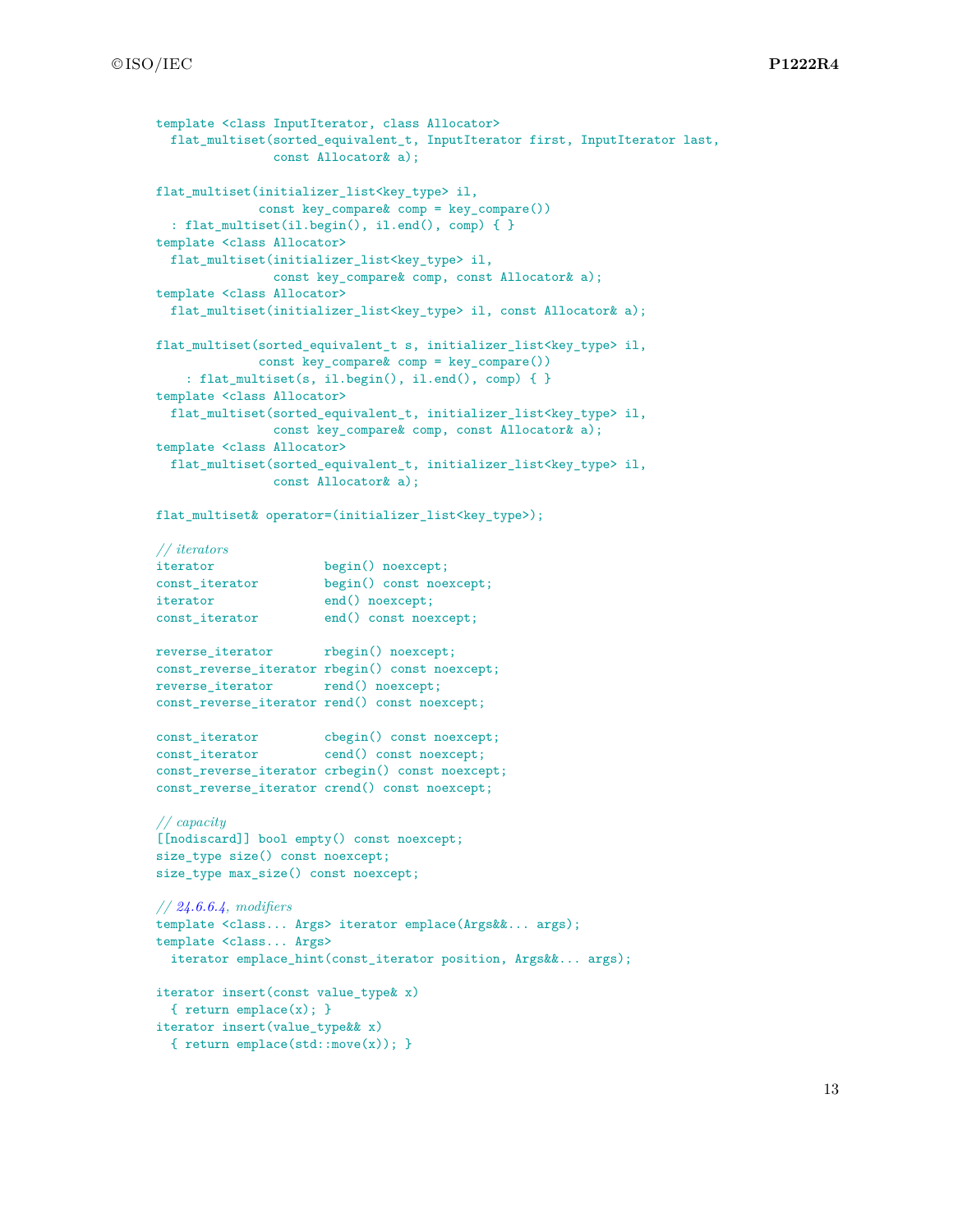```
iterator insert(const iterator position, const value type x)
  { return emplace_hint(position, x); }
iterator insert(const_iterator position, value_type&& x)
  { return emplace_hint(position, std::move(x)); }
template <class InputIterator>
  void insert(InputIterator first, InputIterator last);
template <class InputIterator>
  void insert(sorted_equivalent_t, InputIterator first, InputIterator last);
template<container-compatible-range <value_type> R>
  void insert_range(R&& rg);
void insert(initializer_list<key_type> il)
  { insert(i1.begin(), i1.end()); }
void insert(sorted_equivalent_t s, initializer_list<key_type> il)
  { insert(s, il.begin(), il.end()); }
container_type extract() &&;
void replace(container_type&&);
iterator erase(iterator position);
iterator erase(const_iterator position);
size_type erase(const key_type& x);
template<class K> size_type erase(K&& x);
iterator erase(const_iterator first, const_iterator last);
void swap(flat_multiset& y) noexcept;
void clear() noexcept;
// observers
key_compare key_comp() const;
value_compare value_comp() const;
// set operations
iterator find(const key_type& x);
const_iterator find(const key_type& x) const;
template <class K> iterator find(const K& x);
template <class K> const_iterator find(const K& x) const;
size_type count(const key_type& x) const;
template <class K> size_type count(const K& x) const;
bool contains(const key_type& x) const;
template <class K> bool contains(const K& x) const;
iterator lower_bound(const key_type& x);
const_iterator lower_bound(const key_type& x) const;
template <class K> iterator lower_bound(const K& x);
template <class K> const_iterator lower_bound(const K& x) const;
iterator upper_bound(const key_type& x);
const_iterator upper_bound(const key_type& x) const;
template <class K> iterator upper_bound(const K& x);
```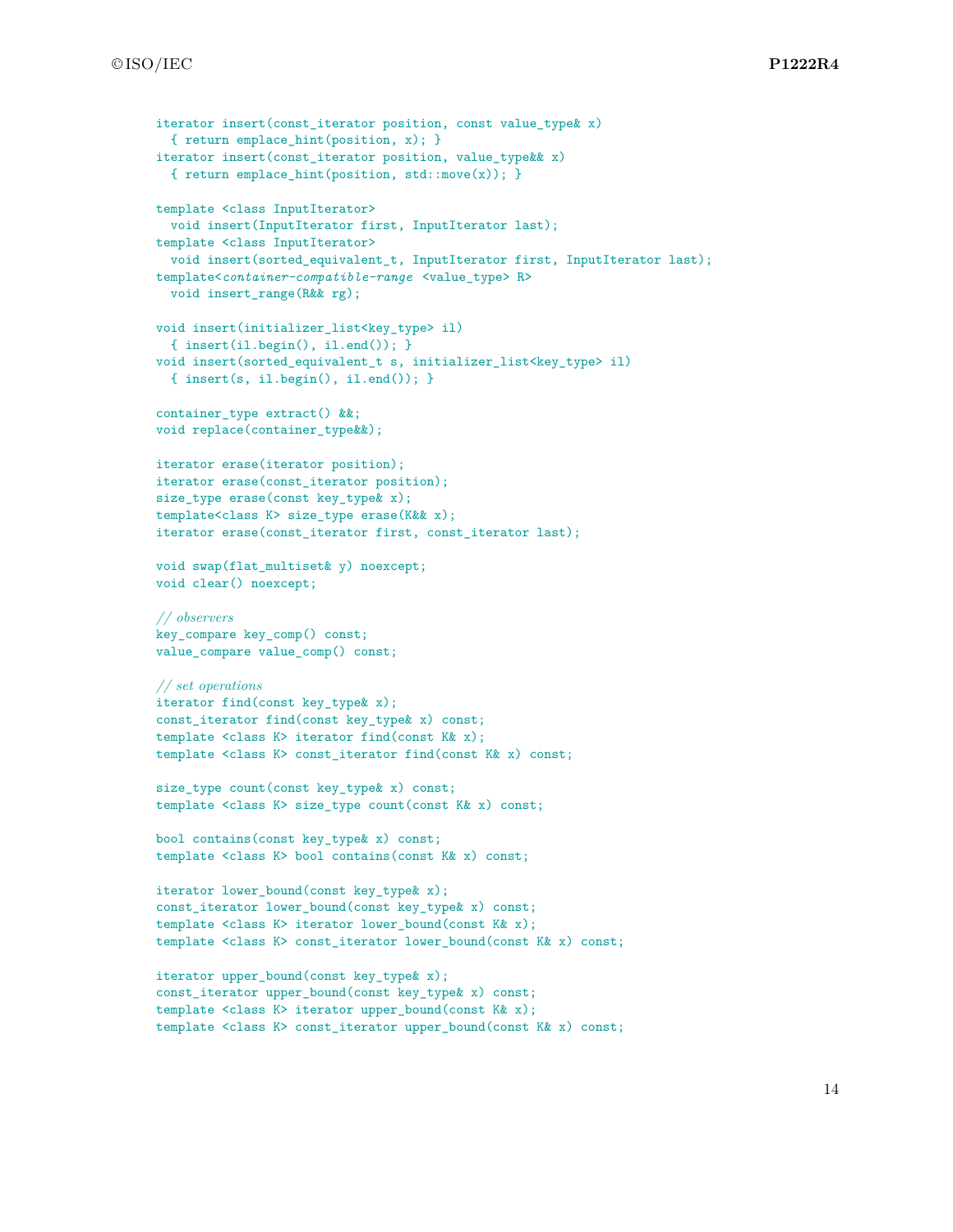```
pair<iterator, iterator> equal range(const key type& x);
    pair<const_iterator, const_iterator> equal_range(const key_type& x) const;
    template <class K>
     pair<iterator, iterator> equal_range(const K& x);
    template <class K>
      pair<const iterator, const iterator> equal range(const K& x) const;
    friend bool operator==(const flat_multiset& x, const flat_multiset& y);
    friend synth-three-way-result <value_type>
    operator \leq \geq (const flat multiset x, const flat multiset x);
    friend void swap(flat_multiset& x, flat_multiset& y) noexcept
      \{ x.sum(y); \}private:
    container_type c; // exposition only
   key_compare compare; // exposition only
  \mathcal{F}:
  template <class InputIterator, class Compare = less<iter-value-type <InputIterator>>>
    flat_multiset(InputIterator, InputIterator, Compare = Compare())
      -> flat_multiset<iter-value-type <InputIterator>, iter-value-type <InputIterator>, Compare>;
  template <class InputIterator, class Compare = less<iter-value-type <InputIterator>>>
    flat_multiset(sorted_equivalent_t, InputIterator, InputIterator, Compare = Compare())
      -> flat_multiset<iter-value-type <InputIterator>, iter-value-type <InputIterator>, Compare>;
  template<ranges::input_range R, class Compare = less<ranges::range_value_t<R>>,
          class Allocator = allocator<ranges::range_value_t<R>>>
    flat_multiset(from_range_t, R&&, Compare = Compare(), Allocator = Allocator())
      -> flat_multiset<ranges::range_value_t<R>, Compare>;
   template<ranges::input_range R, class Allocator>
     flat_multiset(from_range_t, R&&, Allocator)
       -> flat_multiset<ranges::range_value_t<R>>; less<ranges::range_value_t<R>>>;
  template<class Key, class Compare = less<Key>>
    flat_multiset(initializer_list<Key>, Compare = Compare())
      -> flat_multiset<Key, Compare>;
  template<class Key, class Compare = less<Key>>
  flat_multiset(sorted_equivalent_t, initializer_list<Key>, Compare = Compare())
      -> flat_multiset<Key, Compare>;
  template<class Key, class Compare, class KeyContainer, class Allocator>
    struct uses_allocator<flat_multiset<Key, Compare, KeyContainer>, Allocator>
      : bool_constant<uses_allocator_v<KeyContainer, Allocator>> { };
}
```
### <span id="page-15-0"></span>**24.6.6.3 Constructors [flatmultiset.cons]**

flat\_multiset(container\_type cont);

1 *Effects:* Initializes c with std::move(cont), value-initializes compare, and sorts the range [begin(), end()) with respect to compare.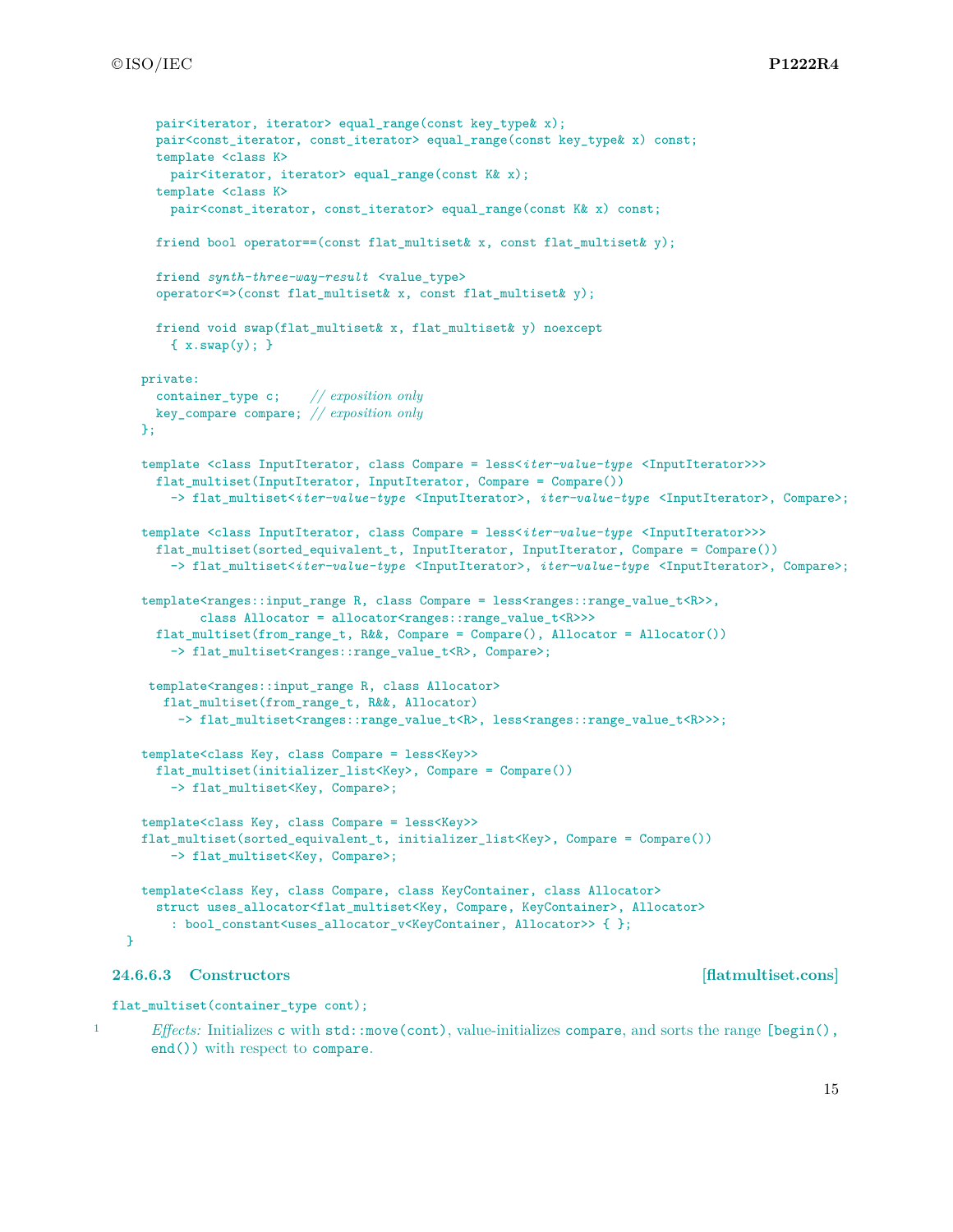| $\overline{2}$ | Complexity: Linear in N if cont is sorted with respect to compare and otherwise $N \log N$ , where N is<br>cont.size().                                                                                                                                                                                                                                                                                                                                                                                                                                                                                                                                                                                                                                                                                                                                                                                                                                                                                                                                                                                                                                                                       |
|----------------|-----------------------------------------------------------------------------------------------------------------------------------------------------------------------------------------------------------------------------------------------------------------------------------------------------------------------------------------------------------------------------------------------------------------------------------------------------------------------------------------------------------------------------------------------------------------------------------------------------------------------------------------------------------------------------------------------------------------------------------------------------------------------------------------------------------------------------------------------------------------------------------------------------------------------------------------------------------------------------------------------------------------------------------------------------------------------------------------------------------------------------------------------------------------------------------------------|
|                | template <class allocator=""><br/>flat_multiset(const container_type&amp; cont, const Allocator&amp; a);</class>                                                                                                                                                                                                                                                                                                                                                                                                                                                                                                                                                                                                                                                                                                                                                                                                                                                                                                                                                                                                                                                                              |
| 3              | Constraints: uses_allocator_v <container_type, allocator=""> is true.</container_type,>                                                                                                                                                                                                                                                                                                                                                                                                                                                                                                                                                                                                                                                                                                                                                                                                                                                                                                                                                                                                                                                                                                       |
| 4              | Effects: Equivalent to flat_multiset(cont), except that c is constructed with uses-allocator con-<br>struction ([allocator.uses.construction]).                                                                                                                                                                                                                                                                                                                                                                                                                                                                                                                                                                                                                                                                                                                                                                                                                                                                                                                                                                                                                                               |
| 5              | <i>Complexity:</i> Same as flat_multiset(cont).                                                                                                                                                                                                                                                                                                                                                                                                                                                                                                                                                                                                                                                                                                                                                                                                                                                                                                                                                                                                                                                                                                                                               |
|                | template <class allocator=""><br/>flat_multiset(sorted_equivalent_t s, const container_type&amp;, const Allocator&amp; a);</class>                                                                                                                                                                                                                                                                                                                                                                                                                                                                                                                                                                                                                                                                                                                                                                                                                                                                                                                                                                                                                                                            |
| 6              | <i>Constraints:</i> uses_allocator_v <container_type, allocator=""> is true.</container_type,>                                                                                                                                                                                                                                                                                                                                                                                                                                                                                                                                                                                                                                                                                                                                                                                                                                                                                                                                                                                                                                                                                                |
| 7              | Effects: Equivalent to flat_multiset(s, cont), except that c is constructed with uses-allocator<br>construction ([allocator.uses.construction]).                                                                                                                                                                                                                                                                                                                                                                                                                                                                                                                                                                                                                                                                                                                                                                                                                                                                                                                                                                                                                                              |
| 8              | <i>Complexity:</i> Linear.                                                                                                                                                                                                                                                                                                                                                                                                                                                                                                                                                                                                                                                                                                                                                                                                                                                                                                                                                                                                                                                                                                                                                                    |
|                | template <class allocator=""><br/>flat_multiset(const key_compare&amp; comp, const Allocator&amp; a);<br/>template <class allocator=""><br/>explicit flat_multiset(const Allocator&amp; a);<br/>template <class allocator="" class="" inputiterator,=""><br/>flat_multiset(InputIterator first, InputIterator last,<br/>const key_compare&amp; comp, const Allocator&amp; a);<br/>template <class allocator="" class="" inputiterator,=""><br/>flat_multiset(InputIterator first, InputIterator last,<br/>const Allocator &amp; a);<br/>template<container-compatible-range <value_type=""> R, class Allocator&gt;<br/>flat_multiset(from_range_t, R&amp;&amp; rg, const Allocator&amp; a);<br/>template<container-compatible-range <value_type=""> R, class Allocator&gt;<br/>flat_multiset(from_range_t, R&amp;&amp; rg, const key_compare&amp; comp,<br/>const Allocator&amp; a);<br/>template <class allocator="" class="" inputiterator,=""><br/>flat_multiset(sorted_equivalent_t, InputIterator first, InputIterator last,<br/>const key_compare&amp; comp, const Allocator&amp; a);</class></container-compatible-range></container-compatible-range></class></class></class></class> |
|                | template <class allocator="" class="" inputiterator,=""><br/>flat_multiset(sorted_equivalent_t, InputIterator first, InputIterator last,<br/>const Allocator &amp; a);<br/>template <class allocator=""><br/>flat_multiset(initializer_list<key_type> il,<br/>const key_compare&amp; comp, const Allocator&amp; a);</key_type></class></class>                                                                                                                                                                                                                                                                                                                                                                                                                                                                                                                                                                                                                                                                                                                                                                                                                                                |
|                | template <class allocator=""><br/>flat_multiset(initializer_list<key_type> il, const Allocator&amp; a);<br/>template <class allocator=""><br/>flat_multiset(sorted_equivalent_t, initializer_list<key_type> il,<br/>const key_compare&amp; comp, const Allocator&amp; a);<br/>template <class allocator=""><br/>flat_multiset(sorted_equivalent_t, initializer_list<key_type> il,</key_type></class></key_type></class></key_type></class>                                                                                                                                                                                                                                                                                                                                                                                                                                                                                                                                                                                                                                                                                                                                                    |
| 9              | const Allocator & a);<br>Constraints: uses_allocator_v <container_type, allocator=""> is true.</container_type,>                                                                                                                                                                                                                                                                                                                                                                                                                                                                                                                                                                                                                                                                                                                                                                                                                                                                                                                                                                                                                                                                              |

<sup>10</sup> *Effects:* Equivalent to the corresponding non-allocator constructors except that **c** is constructed with uses-allocator construction ([allocator.uses.construction]).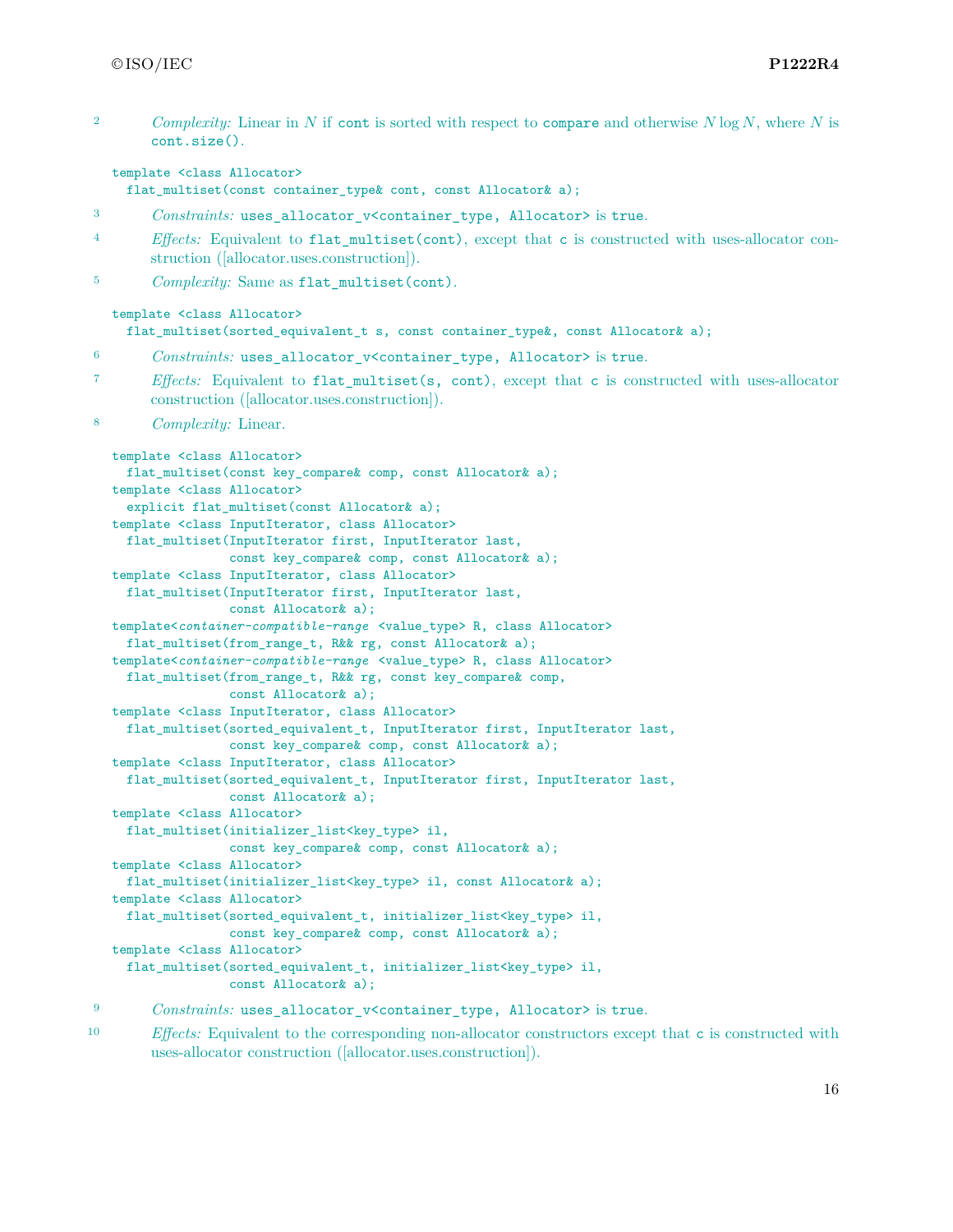```
24.6.6.4 Modifiers [flatmultiset.modifiers]
```

```
template <class... Args> iterator emplace(Args&&... args);
```
- 1 *Constraints:* is\_constructible\_v<key\_type, Args...> is true.
- <sup>2</sup> *Effects:* First, initializes an object t of type key type with std::forward<Args>(args)..., then inserts t as if by:

```
auto it = ranges::upper_bound(c, t, compare);
c.insert(it, std::move(t));
```
<sup>3</sup> *Returns:* An iterator that points to the inserted element.

```
template <class InputIterator>
 void insert(InputIterator first, InputIterator last);
```
<sup>4</sup> *Effects:* Adds elements to c as if by:

```
c.insert(c.end(), first, last);
```
Then, sorts the range of newly inserted elements with respect to compare, and merges the resulting sorted range and the sorted range of pre-existing elements into a single sorted range.

- <sup>5</sup> *Complexity: N* + *M* log *M*, where *N* is size() before the operation and *M* is distance(first, last).
- <sup>6</sup> *Remarks:* Since this operation performs an in-place merge, it may allocate memory.

```
template <class InputIterator>
```

```
void insert(sorted_equivalent_t, InputIterator first, InputIterator last);
```
- <sup>7</sup> *Effects:* Equivalent to: insert(first, last).
- <sup>8</sup> *Complexity:* Linear.

```
void swap(flat_multiset& y) noexcept;
```
<sup>9</sup> *Effects:* Equivalent to:

```
ranges::swap(compare, y.compare);
ranges::swap(c, y.c);
```
container\_type extract() &&;

- 10 Returns: std::move(c).
- <sup>11</sup> *Postconditions:* \*this is emptied, even if the function exits via an exception.

```
void replace(container_type&& cont);
```
- <sup>12</sup> *Preconditions:* The elements of cont are sorted with respect to compare.
- <sup>13</sup> *Effects:* Equivalent to:

```
c = std::move(cont);
```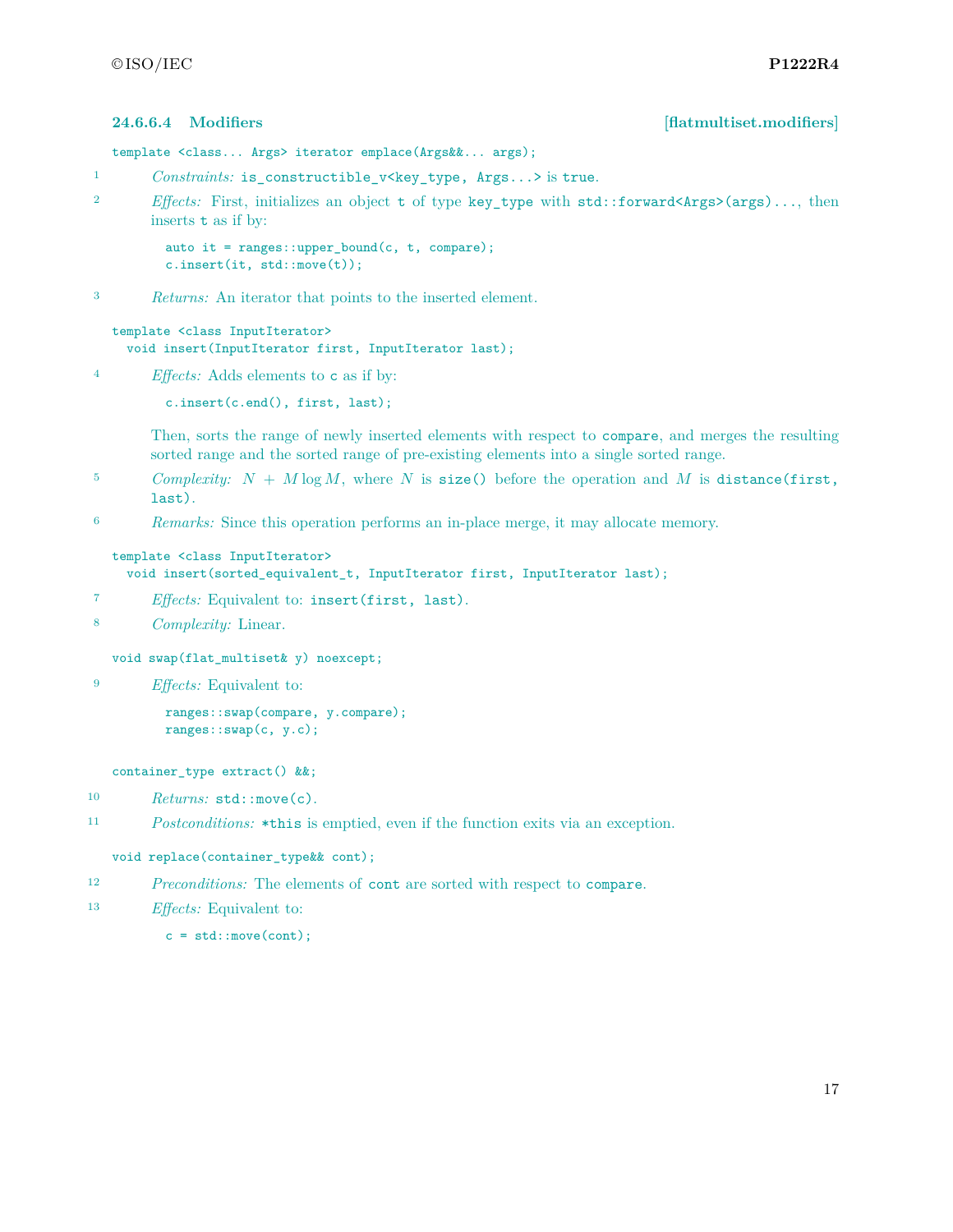### **24.6.6.5 Erasure [flatmultiset.erasure]**

```
template<class Key, class Compare, class KeyContainer, class Predicate>
    size_t erase_if(flat_multiset<Key, Compare, KeyContainer>& c, Predicate pred);
1 Effects: Equivalent to:
```

```
auto [erase_first, erase_last] = ranges::remove_if(c, pred);
auto n = erase_last - erase_first;
c.erase(erase_first, erase_last);
return n;
```